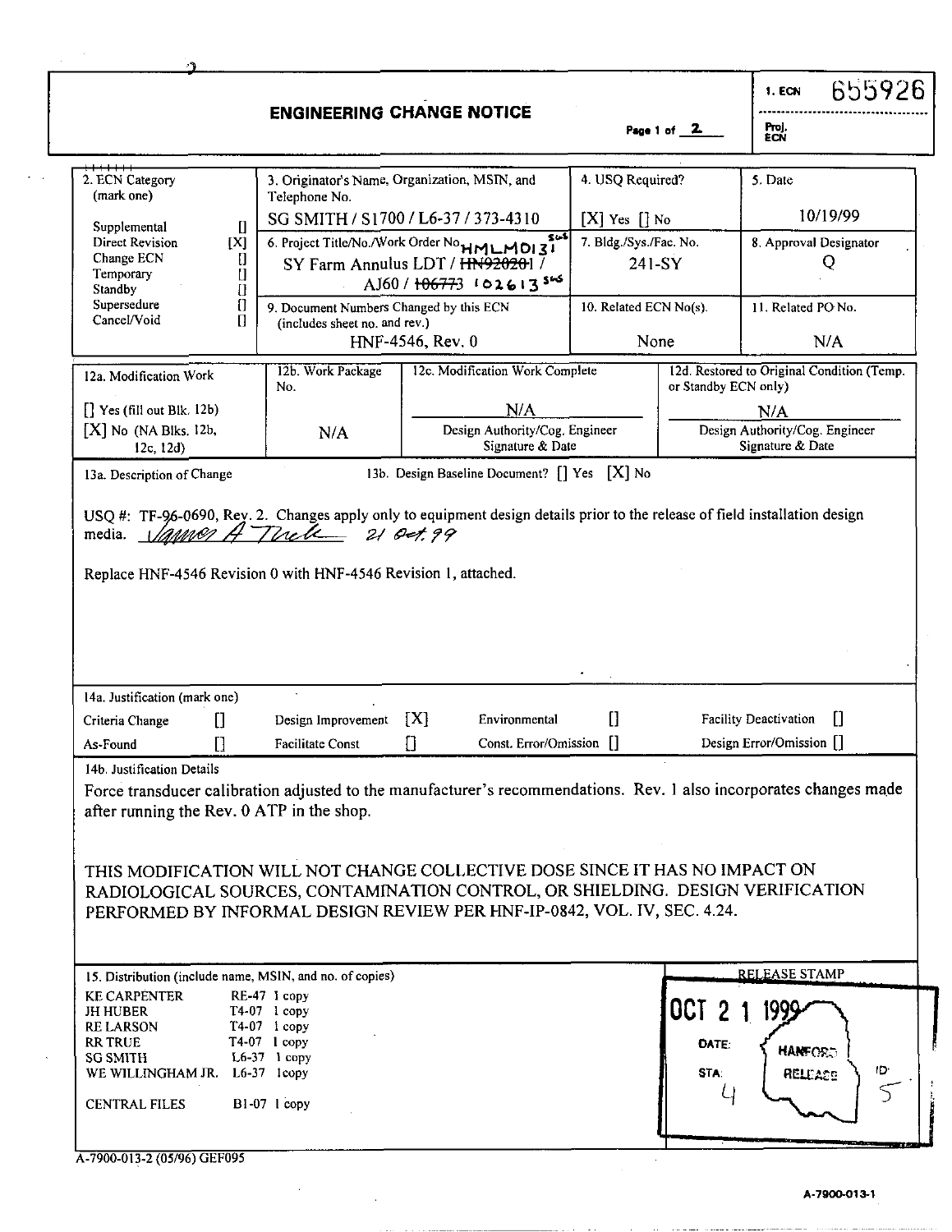|                                                                                                                                                                         |                                  |                    |                        |                                         |                     |                                            | $1.$ ECN (use no. from pg. 1)                 |              |
|-------------------------------------------------------------------------------------------------------------------------------------------------------------------------|----------------------------------|--------------------|------------------------|-----------------------------------------|---------------------|--------------------------------------------|-----------------------------------------------|--------------|
|                                                                                                                                                                         | <b>ENGINEERING CHANGE NOTICE</b> |                    |                        |                                         |                     | Page 2 of 2                                |                                               | 655926       |
| 16. Design                                                                                                                                                              | 17. Cost Impact                  |                    |                        |                                         |                     |                                            | 18. Schedule Impact (days)                    |              |
| Verification<br>Required                                                                                                                                                |                                  | <b>ENGINEERING</b> |                        |                                         | <b>CONSTRUCTION</b> |                                            |                                               |              |
| $\prod$ Yes                                                                                                                                                             | Additional                       | [N/A]              | \$                     | Additional                              | [N/A]               | \$                                         | Improvement                                   | [N/A]        |
| $[X]$ No                                                                                                                                                                | Savings                          | [N/A]              | \$                     | Savings                                 | [N/A]               | \$                                         | Delay                                         | [N/A]        |
| 19. Change Impact Review: Indicate the related documents (other than the engineering documents identified on Side 1) that will be affected by the                       |                                  |                    |                        |                                         |                     |                                            |                                               |              |
| change described in Block 13. Enter the affected document number in Block 20.                                                                                           |                                  |                    |                        |                                         |                     |                                            |                                               |              |
| SDD/DD                                                                                                                                                                  | IJ                               |                    |                        | Seismic/Stress Analysis                 | 0                   |                                            | <b>Tank Calibration Manual</b>                | Ū            |
| Functional Design Criteria                                                                                                                                              |                                  |                    |                        | Stress/Design Report                    | 0                   |                                            | Health Physics Procedure                      | D            |
| <b>Operating Specification</b>                                                                                                                                          |                                  |                    |                        | Interface Control Drawing               | []                  |                                            | Spares Multiple Unit Listing                  | H            |
| <b>Criticality Specification</b>                                                                                                                                        |                                  |                    |                        | <b>Calibration Procedure</b>            | 0                   |                                            | Test Procedures/Specification                 | $\mathbf{I}$ |
| Conceptual Design Report                                                                                                                                                |                                  |                    |                        | <b>Installation Procedure</b>           | []                  |                                            | Component Index                               | Π            |
| Equipment Spec.                                                                                                                                                         |                                  |                    |                        | Maintenance Procedure                   | 0                   |                                            | <b>ASME</b> Coded Item                        |              |
| Const. Spec.                                                                                                                                                            |                                  |                    |                        | <b>Engineering Procedure</b>            |                     |                                            | Human Factor Consideration                    |              |
| Procurement Spec.                                                                                                                                                       |                                  |                    |                        | Operating Instruction                   | []                  |                                            | Computer Software                             | 0            |
| Vendor Information                                                                                                                                                      |                                  |                    |                        | Operating Procedure                     | []                  |                                            | <b>Electric Circuit Schedule</b>              | $\mathsf{I}$ |
| OM Manual                                                                                                                                                               | IJ                               |                    |                        | Operational Safety Requirement          | []                  |                                            | <b>ICRS</b> Procedure                         | Ш            |
| <b>FSAR/SAR</b>                                                                                                                                                         |                                  |                    | <b>IEFD Drawing</b>    |                                         | 0                   |                                            | Process Control Manual/Plan                   | IJ           |
| Safety Equipment List                                                                                                                                                   |                                  |                    |                        | Cell Arrangement Drawing                | 0                   |                                            | Process Flow Chart                            | 0            |
| Radiation Work Permit                                                                                                                                                   |                                  |                    |                        | <b>Essential Material Specification</b> | 0                   |                                            | Purchase Requisition                          |              |
| <b>Environmental Impact Statement</b>                                                                                                                                   |                                  |                    |                        | Fac. Proc. Samp. Schedule               | []                  |                                            | <b>Tickler File</b>                           | U            |
|                                                                                                                                                                         |                                  |                    |                        |                                         |                     |                                            |                                               |              |
| <b>Environmental Report</b>                                                                                                                                             |                                  |                    | <b>Inspection Plan</b> |                                         | []                  |                                            |                                               | 0            |
| <b>Environmental Permit</b><br>20. Other Affected Documents: (NOTE: Documents listed below will not be revised by this ECN.) Signatures below indicate that the signing | Π                                |                    |                        | Inventory Adjustment Request            | []                  |                                            | None                                          | [X]          |
| organization has been notified of other affected documents listed below.<br>Document Number/Revision<br>N/A                                                             |                                  |                    |                        | Document Number/Revision<br>N/A         |                     |                                            | Document Number Revision<br>N/A               |              |
| 21. Approvals                                                                                                                                                           | Signature                        |                    |                        | Date                                    |                     |                                            | Signature                                     | Date         |
| Misk<br>Design Authority                                                                                                                                                |                                  |                    |                        |                                         | Design Agent        |                                            |                                               |              |
| Cog. Eng. JH HUBER                                                                                                                                                      |                                  |                    |                        |                                         | PE                  |                                            |                                               |              |
| Cog. Mgr. RE LARSON <sup>1</sup>                                                                                                                                        |                                  |                    |                        |                                         | QA                  |                                            |                                               |              |
| QA RR TRUE $\chi$<br><b>Safety</b>                                                                                                                                      |                                  |                    |                        |                                         | Safety<br>Design    |                                            |                                               |              |
| Environ.                                                                                                                                                                |                                  |                    |                        |                                         | Environ.            |                                            |                                               |              |
| Other                                                                                                                                                                   |                                  |                    |                        |                                         | Other               |                                            |                                               |              |
| Informal Rev. WE WILLINGHAM JR. 200 March<br>Originator SG SMITH Car                                                                                                    |                                  |                    |                        |                                         |                     | DEPARTMENT OF ENERGY<br>Approval Signature | Signature or a Control Number that tracks the |              |
|                                                                                                                                                                         |                                  |                    |                        |                                         | <b>ADDITIONAL</b>   |                                            |                                               |              |
|                                                                                                                                                                         |                                  |                    |                        |                                         |                     |                                            |                                               |              |
|                                                                                                                                                                         |                                  |                    |                        |                                         |                     |                                            |                                               |              |

| A-7900-013-3 (05/96) GEF096 |  |
|-----------------------------|--|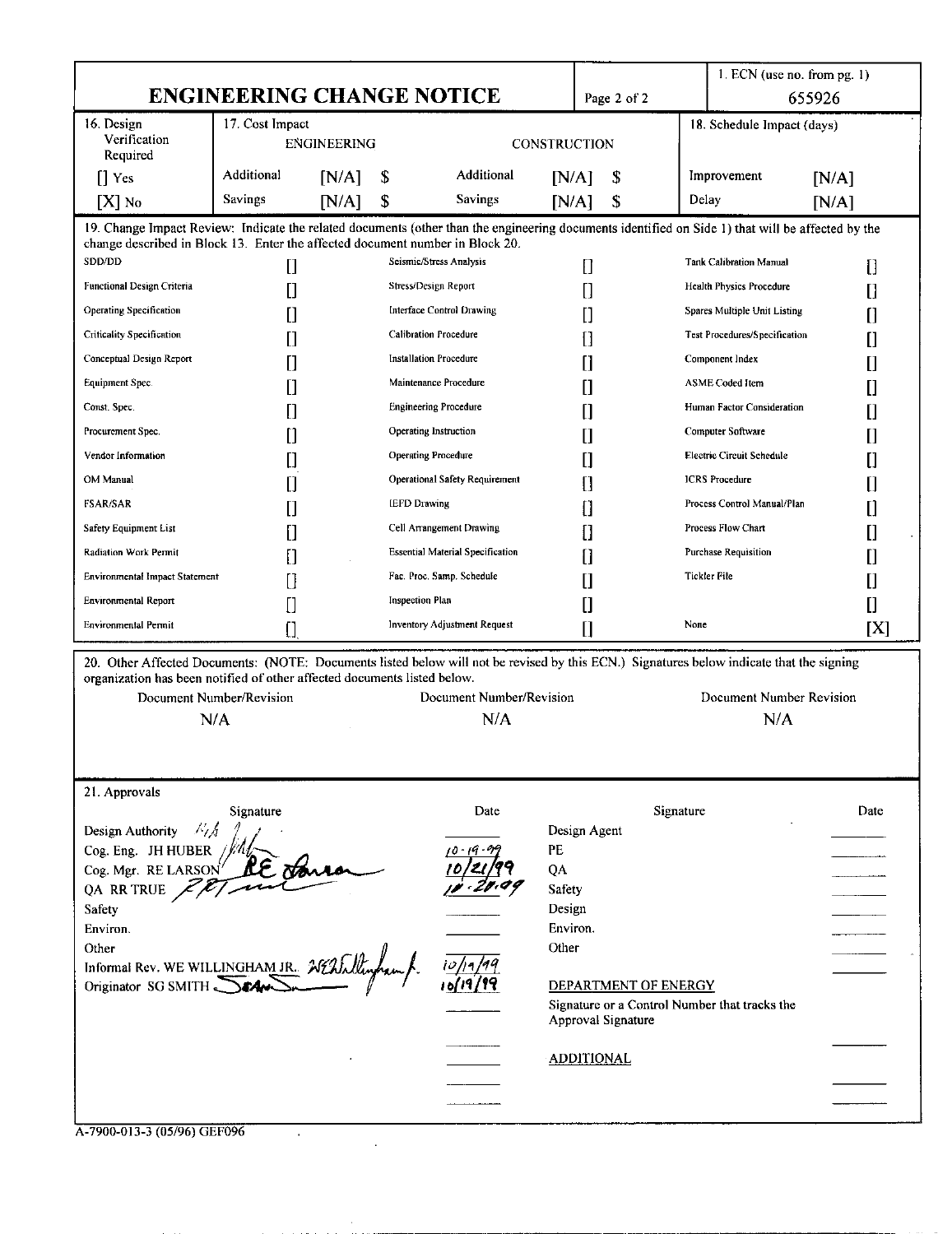## <span id="page-2-0"></span>**ENRAF SERIES 854 ADVANCED TECHNOLOGY GAUGE (ATG) WITH SPU II CARD FOR LEAK PROCEDURE DETECTOR USE ACCEPTANCE TEST**

Sean G. Smith COGEMA Engineering Corporation Richland, WA 99352 U.S. Department of Energy Contract DE-AC06-96RL13200

EDTIECN: **655926** uc: **2000**  Org Code: **si700** 

B&R Code: N/A Total Pages: 30<sup>-32</sup> *Apalen* Charge Code: **102613** 

Keywords: ENRAF, ATG Series **854,** SPU **I1** Card, Level Gauge, LIT, Indicating Transmitter, Leak Detector

Abstract: The following Acceptance Test Procedure was written to test the ENRAF series **854** ATG with **SPU** I1 card prior to installation in the Tank Farms. The procedure sets various parameters and verifies the gauge and alarms functionality.

TRADEMARK DISCLAIMER. Reference herein to any specific commercial product, process. or service by trade name, trademark manufacturer, or otherwise, does not necessarily constitute or imply its endorsement, recommendation, or favoring by the United States Government or any agency thereof or its contractors or subcontractors.

Printed in the United States of America. To obtain copies of this document, contact: Document Control Services. P.O. Box 950, Mailstop H6-08, Richland WA 99352, Phone (509) 372-2420; Fax (509) 376-4989.

*Y*  Date



**Approved for Public Release** 

A-6400-073.1 (10197)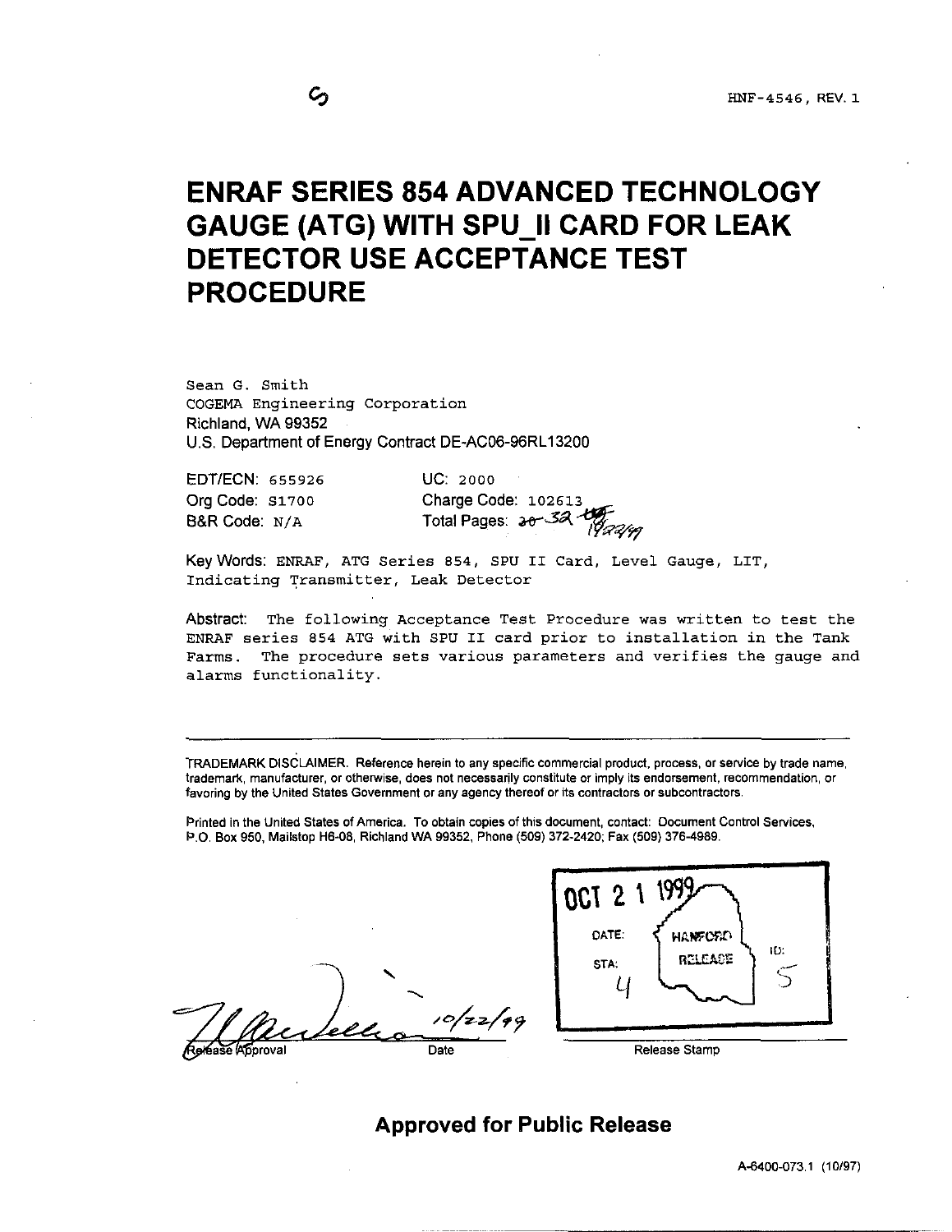|                           |                                                                                                                       | (1) Document Number  |                                                 |
|---------------------------|-----------------------------------------------------------------------------------------------------------------------|----------------------|-------------------------------------------------|
|                           | <b>RECORD OF REVISION</b>                                                                                             | HNF-4546, REV. 1     |                                                 |
| $\overline{(2)}$ Title    | ENRAF SERIES 854 ADVANCED TECHNOLOGY GAUGE (ATG) WITH SPU II CARD FOR LEAK DETECTOR USE<br>ACCEPTANCE TEST PROCEDURE. |                      | Page $1$                                        |
|                           | <b>Change Control Record</b>                                                                                          |                      |                                                 |
| (3) Revision              | (4) Description of Changes - Replace, Add, and Delete Pages                                                           | (5) Cog. Engr.       | Authorized for Release<br>(6) Cog. Mgr.<br>Date |
| $\mathbf 0$               | $\overline{(7)}$<br>EDT 140134, 06/22/99                                                                              | JH HUBER<br>06/21/99 | <b>RE LARSON</b><br>06/21/99                    |
| $\mathbf{1}$<br><b>RS</b> | Replaces Rev. 0 with Rev. 1. Incorporates<br>changes made after running Rev. 0 of ATP.<br>ECN 655926, 09/23/99        |                      | HE LARSON                                       |
|                           |                                                                                                                       |                      |                                                 |
|                           |                                                                                                                       |                      |                                                 |
|                           |                                                                                                                       |                      |                                                 |
|                           |                                                                                                                       |                      |                                                 |
|                           |                                                                                                                       |                      |                                                 |
|                           |                                                                                                                       |                      | $\cdot$                                         |
|                           |                                                                                                                       |                      |                                                 |
|                           |                                                                                                                       |                      |                                                 |
|                           |                                                                                                                       |                      |                                                 |
|                           |                                                                                                                       |                      |                                                 |
|                           |                                                                                                                       |                      |                                                 |
|                           |                                                                                                                       |                      |                                                 |
|                           |                                                                                                                       |                      |                                                 |
|                           |                                                                                                                       |                      |                                                 |
|                           |                                                                                                                       |                      |                                                 |
|                           |                                                                                                                       |                      |                                                 |
|                           |                                                                                                                       |                      |                                                 |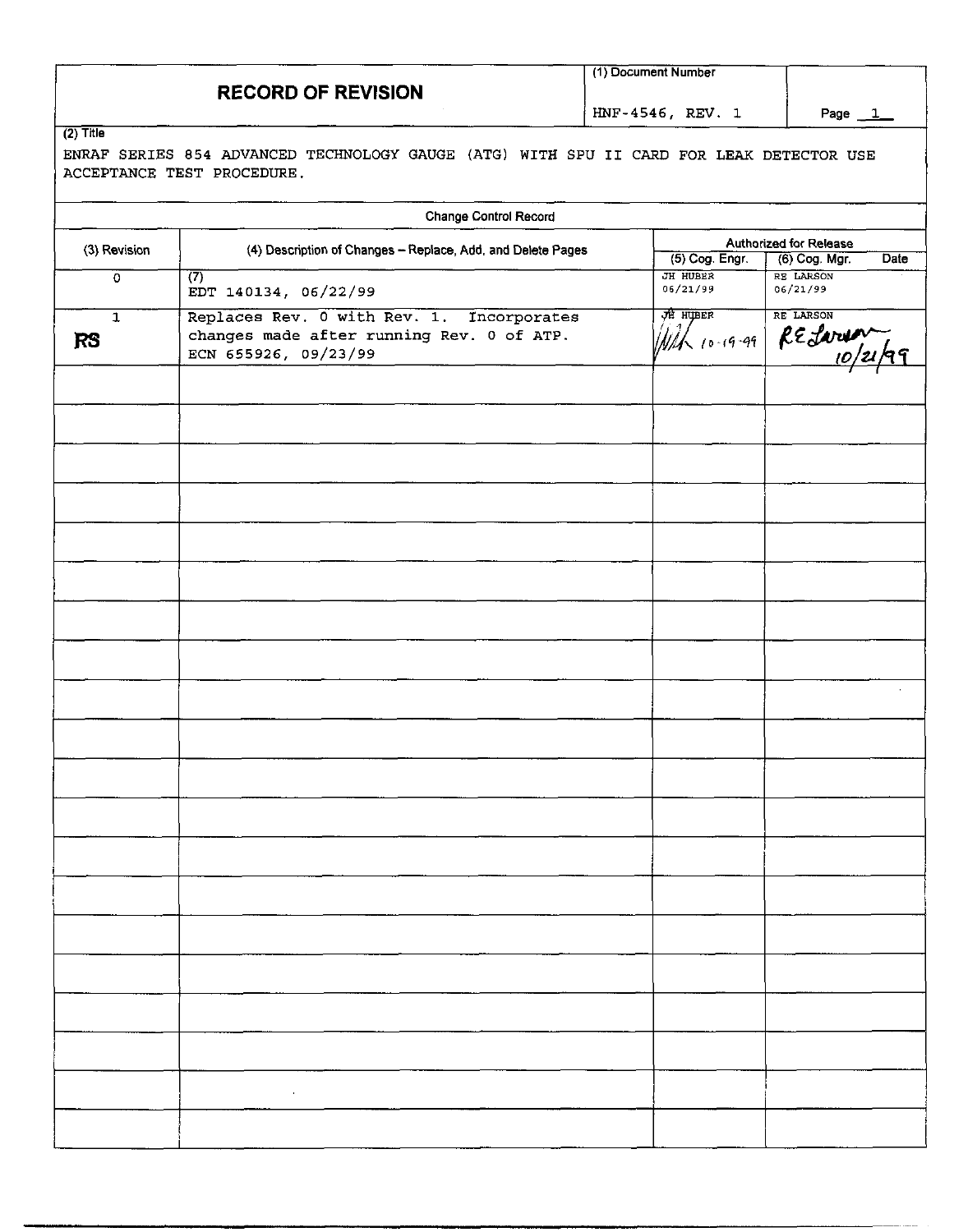## TABLE **OF** CONTENTS

| 2.5 DISPLACER WEIGHT VERIFICATION AND FORCE TRANSDUCER CALIBRATION 12 |  |
|-----------------------------------------------------------------------|--|
|                                                                       |  |
|                                                                       |  |
|                                                                       |  |
|                                                                       |  |
|                                                                       |  |
|                                                                       |  |
|                                                                       |  |
|                                                                       |  |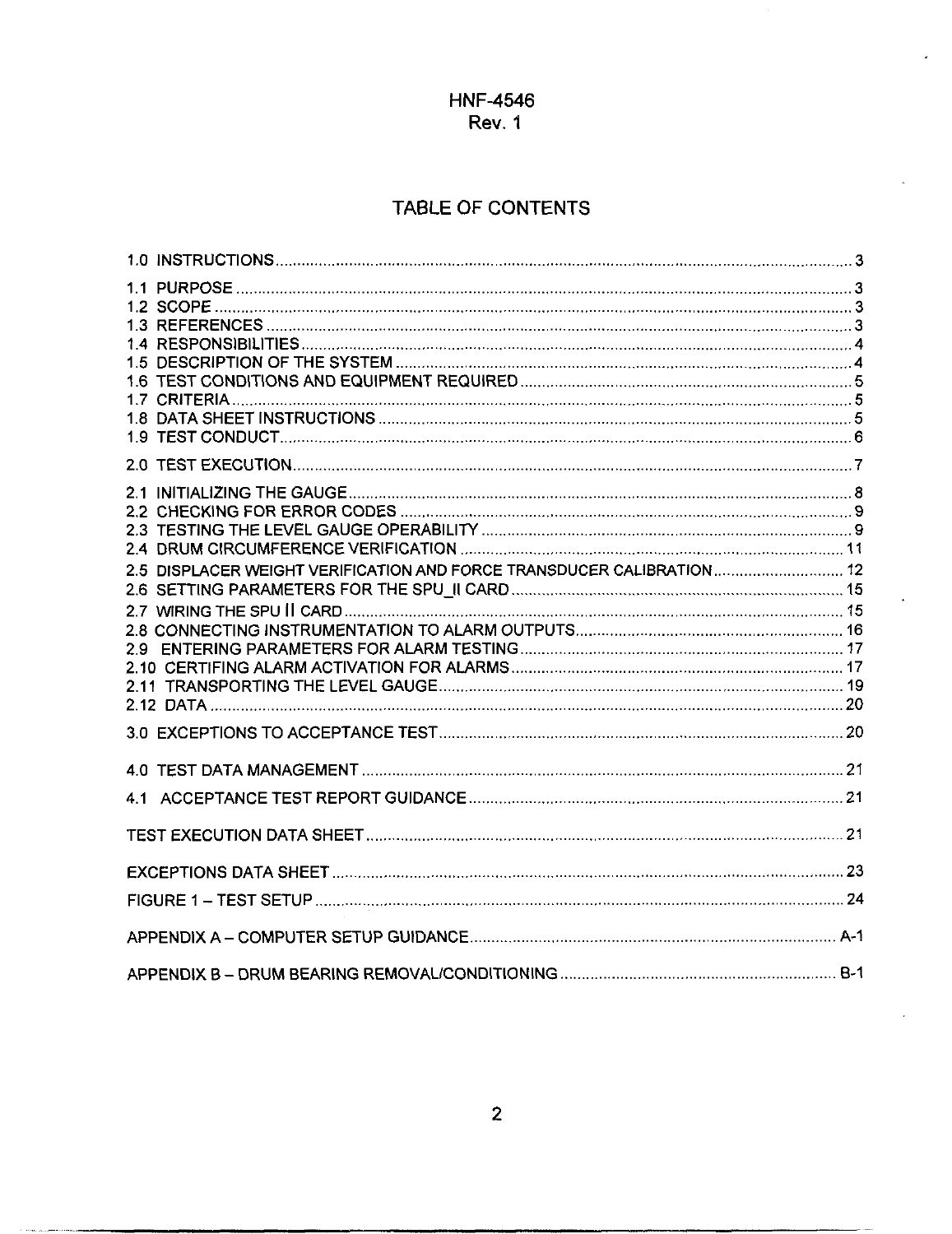## **ENRAF SERIES 854 ADVANCED TECHNOLOGY GAUGE (ATG) WITH SPU-II CARD FOR LEAK DETECTOR USE ACCEPTANCE TEST PROCEDURE**

## **1 .O INSTRUCTIONS**

#### **1.1 PURPOSE**

This procedure checks the ENRAF gauge received at Hanford is completely functional and has received no shipping damage. This procedure does not certify the gauge operation. The manufacturer certifies gauge operation.

#### **1.2 SCOPE**

This procedure provides acceptance testing for ENRAF Series 854 level gauges used to detect leaks in Hanford Waste Storage Tank annuli. The test will verify that the gauge functions according to the manufacturer's instructions and specifications and is properly setup prior to being delivered to the tank farm area. This ATP does not set up the gauge for any specific tank, but is generalized to permit testing the gauge prior to installation package preparation.

#### **1.3 REFERENCES**

- . Instruction Manual Series 854 ATG Level Gauge, ENRAF Inc., Part No. 4416.220, Version 2.2 (See CV-31560, vendor information file).
- Instruction Manual SPU II Hard alarm output contacts, ENRAF B.V., Part No. 4416.223, Version 1.1, May 1993
- Enraf Series 854 Advanced Technoloav Gauae (ATG) Acceptance Test Procedure, Lockheed Martin Hanford Company, HNF-SD-WM-ATP-077, Rev. 7
- Test Report for ENRAF Annulus Leak Detector Development, Lockheed Martin Hanford Company, HNF-4328, Rev. 0.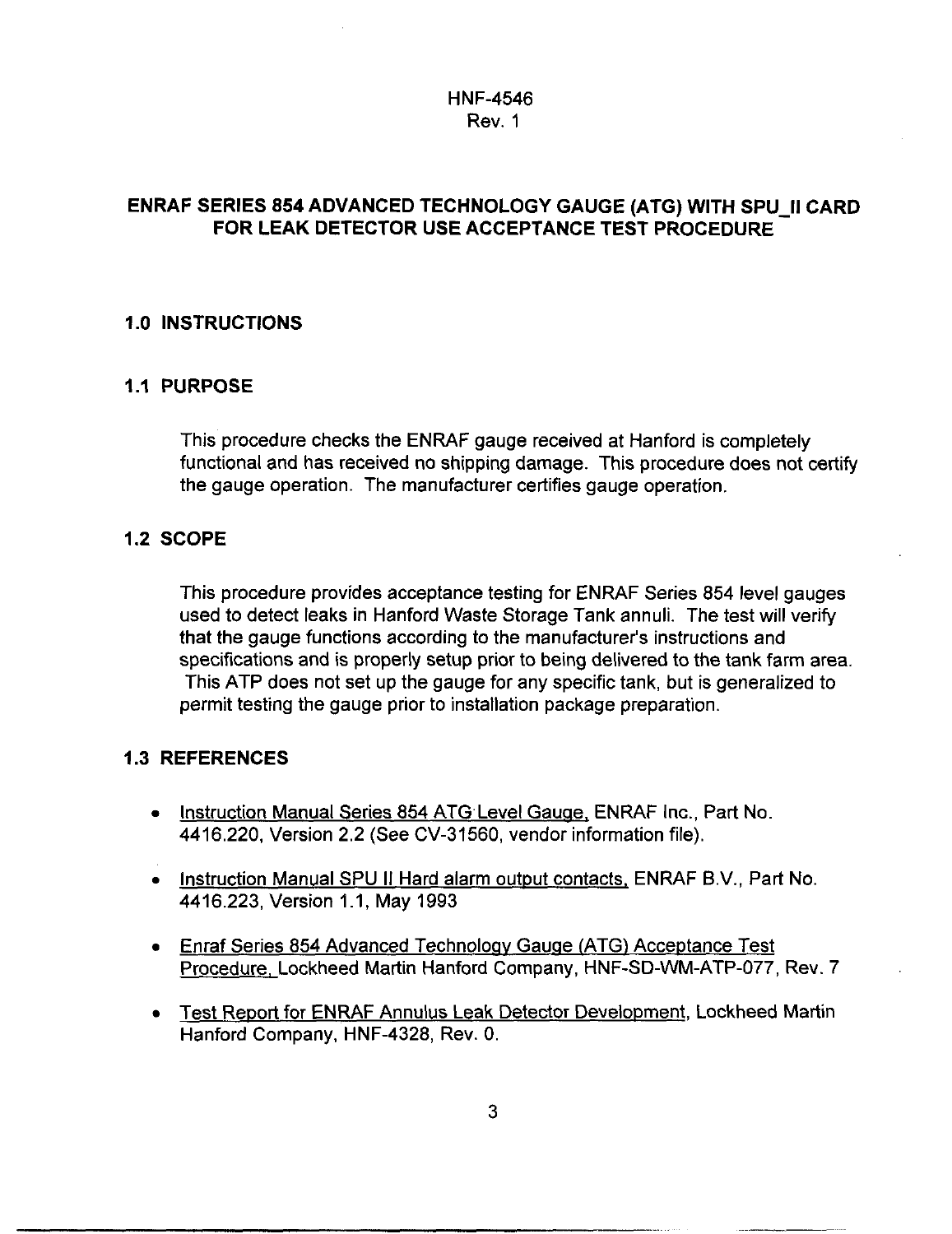#### **1.4 RESPONSIBILITIES**

- I **.4.1** The Supervisor/Lead *is* responsible for coordinating the level gauge testing.
- 1.4.2 Instrument Craft is responsible for performing the testing and recording the test results.
- 1.4.3 Quality Control is responsible for witnessing the tests, signing the data sheets when testing is completed and placing a "green tag" on the gauge after successful completion of the test.

#### **1.5 DESCRIPTION OF THE SYSTEM**

ENRAF Series 854 level gauges are certified by Factory Mutual (FM) for National Fire Protectional Association (NFPA 70) hazardous Class I, Division **1,** Groups **B,**  C, and D Locations. Its level measuring principle is based on the detection of variations in the weight of a displacer suspended in the process fluid. The displacer is connected to a wire wound on a precision measuring drum. A level change causes a change in the weight of the displacer that will be detected by the force transducer. Electronics within the gauge cause a servomotor to adjust the position of the displacer and compute the tank level based on the new position of the displacer drum. The gauge displays the level in decimal inches.

The type of displacer to be used is the ALD Displacer Assembly. The ALD Displacer Assembly is found on drawing H-2-817634, Part #89 (added by ECN-649073).

The following ATP is valid for only those 854 ATG that have the SPU-II card (hard alarm output option) installed.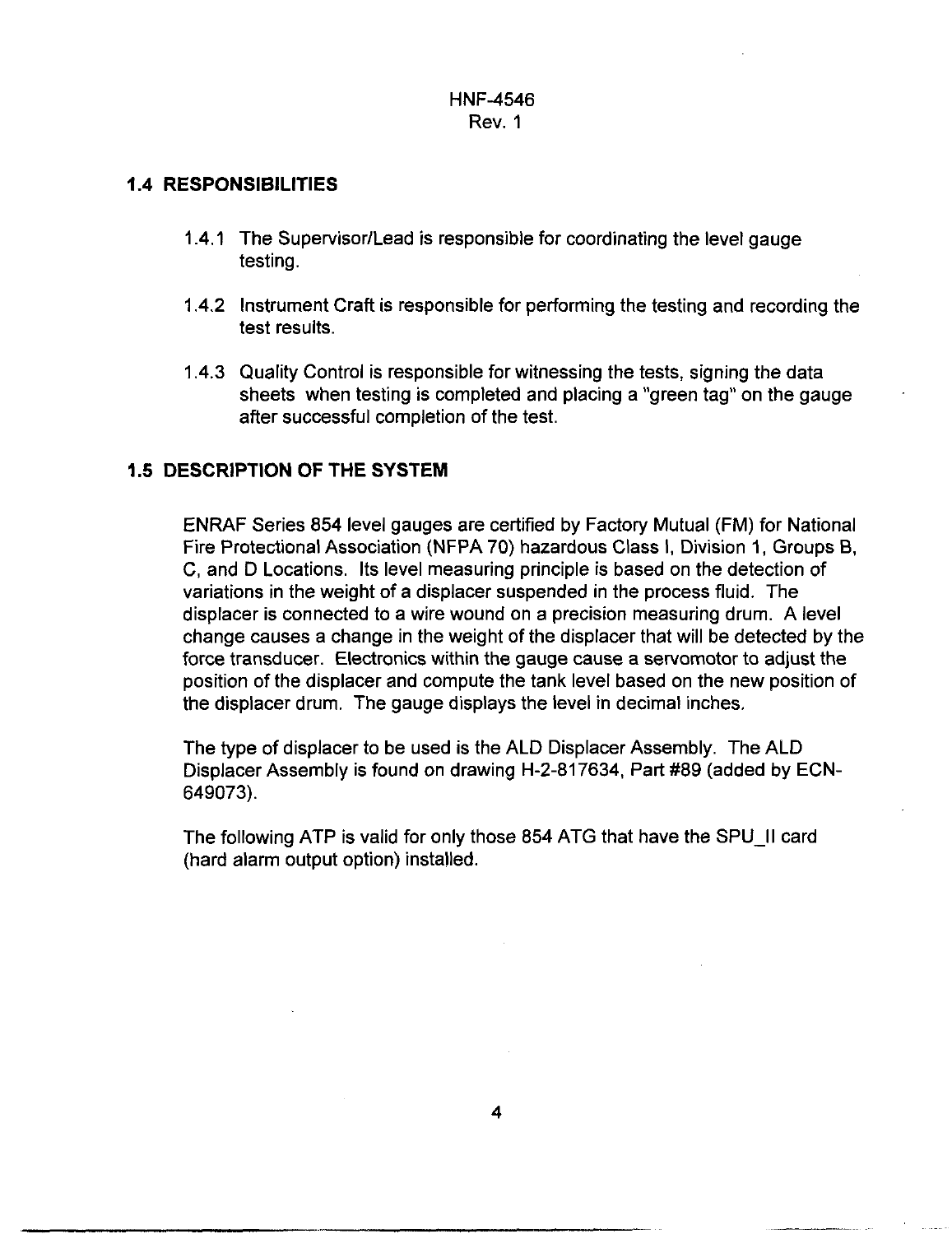## **1.6 TEST CONDITIONS AND EQUIPMENT REQUIRED**

The equipment listed below is required to perform this procedure.

- Portable ENRAF Terminal (PET) Model No. 847
- ENRAF Test Weights (ENRAF PN 1854-061)
- Reamer (ENRAF PN 4563.030) or #31 drill
- ENRAF Extraction Tool (optional)
- Ohmmeter with **two** pair of test leads (calibration not required)
- Calculator

#### **1.7 CRITERIA**

- 1.7.1 *The gauge must accept all commands*. If a command is not accepted as described by vendor documentation, the condition must be resolved adequately on the Exceptions Data Sheet.
- 1.7.2 *The force transducer must accept calibration*. The force transducer within the gauge is the primary component important to gauge operability. Should the force transducer be out of calibration, the gauge will not weigh the displacer properly, causing the gauge to report erroneous levels if at all. In the case of a Level Gauge ATP, the force transducer must report a known test weight within 3 grams of the actual weight inscribed or marked on the test weight.
- 1.7.3 *All error codes must be clearable.* All operations or activities performed by the gauge must be carried out as expected or described in the test or vendor documentation. If any operation returns an error code, recovery must be possible within a reasonable amount of time and effort. If an error code does not clear within a reasonable amount of time, document as an exception on the Exceptions Data Sheet.

#### **1.8 DATA SHEET INSTRUCTIONS**

- 1.8.1 The Test Execution Data sheet contains five columns.
- $1.8.11$ Column 1 contains the step number relating to the data.
- 1.8.1.2 Column 2 contains the attribute or feature of the gauge being tested
- 1.8.1.3 Column 3 contains the expected value as a result of performing the referenced step.

.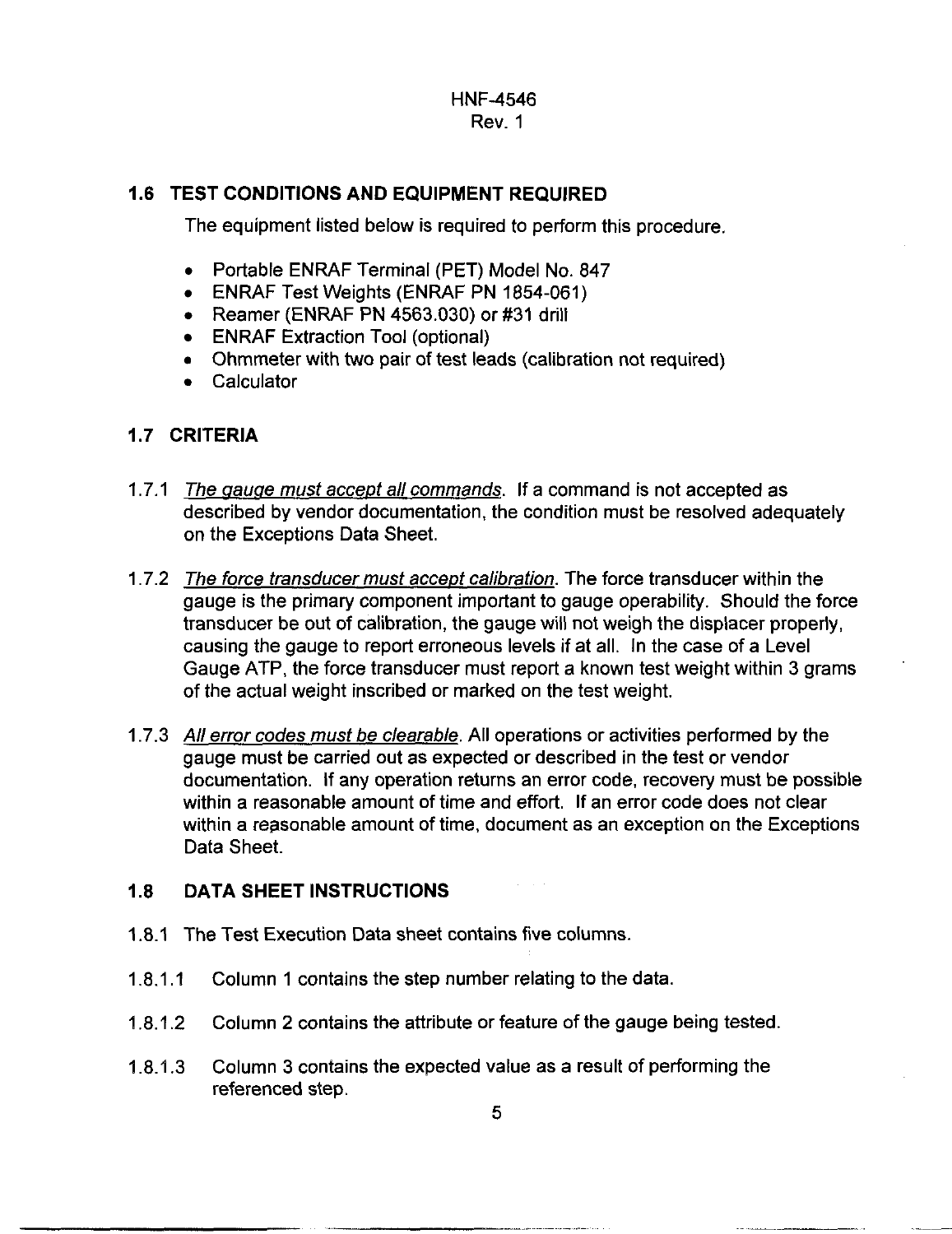- **1.8.1.4** Column **4** contains space for recording the actual value or data resulting from step performance.
- Column 5 is to be marked "A" for Accept if the expected value was recorded or "R" for Reject if a value different from the expected value was recorded. If "R" is entered, a corresponding entry must be made in the Excepts Data Sheet. The cognizant engineer shall disposition the exception as described in Section **3.0. 1.8.1.5**

#### **1.9 TEST CONDUCT**

- **1.9.1** If at anytime during performance of this procedure assistance **is** needed or required conditions cannot be met, contact the cognizant engineer.
- **1.9.2** If the measuring drum is dropped onto a hard surface, it must be replaced with a new one. The dropped drum may be discarded.
- **1.9.3** The drum compartment cover and electronics cover may be removed andlor installed at any time during the test as needed.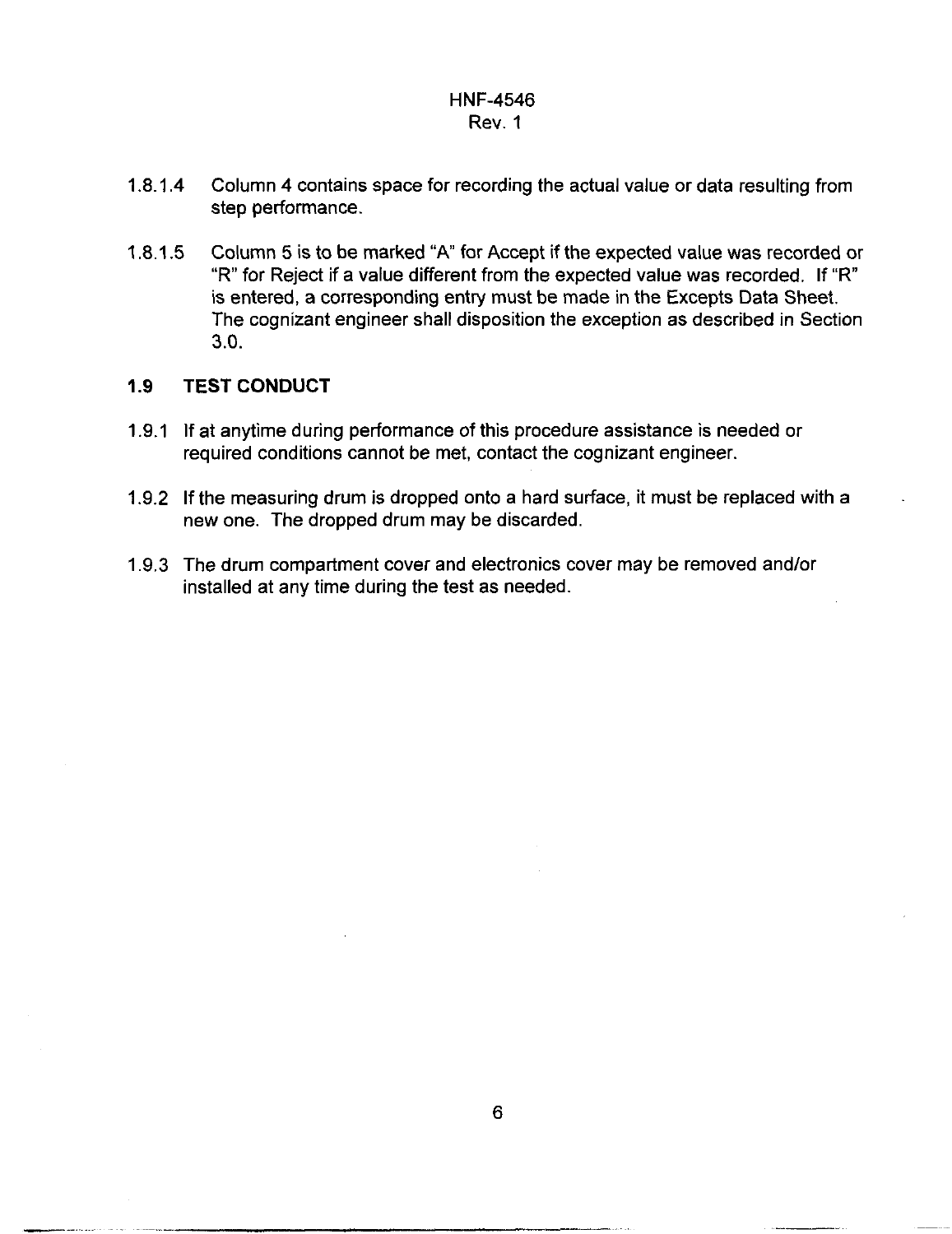#### 2.0 TEST EXECUTION

#### **NOTE:**

The commands typed on the PET or computer are shown in square brackets **"0"** (The square brackets are NOT to be typed as part of the command). Included is any additional information the command requires. After typing the text within the square brackets, press the ENTER key. If an error is made during the typing of the command, use the backspace **(BS)** key to delete the error.

After entering a command, the PET or computer will give one of two responses: The first response will show the entered command with an *"8,"*  character at the end (i.e. "TG&"). This response tells the user that the gauge accepted the command. The second response will show the two digit command (i.e.  $TG$ ) followed by a "!" and a three digit error code (i.e. **"TG!053").** This command tells the user that the gauge did not accept the command. For a list of error codes, see the Enraf 854 ATG Level Gauge Instruction Manual, section 12.4.

#### PROCEDURE NOTE

In the following steps, if values are requested, the values shall be recorded in the Test Execution Data Sheet (located at the end of this procedure) for the appropriate step number in the Value column. If verification is requested, write "Accepts" in the accept/reject column in the Test Execution Data Sheet for the appropriate step number.

If an error occurs in any step, an exception will be entered in the Exceptions Data Sheet listing the step where the error occurred, and a general description of the error. Corrective actions shall be in accordance with section *3.0.* A force transducer calibration may be performed at any time at the Supervisor *I* Lead's discretion.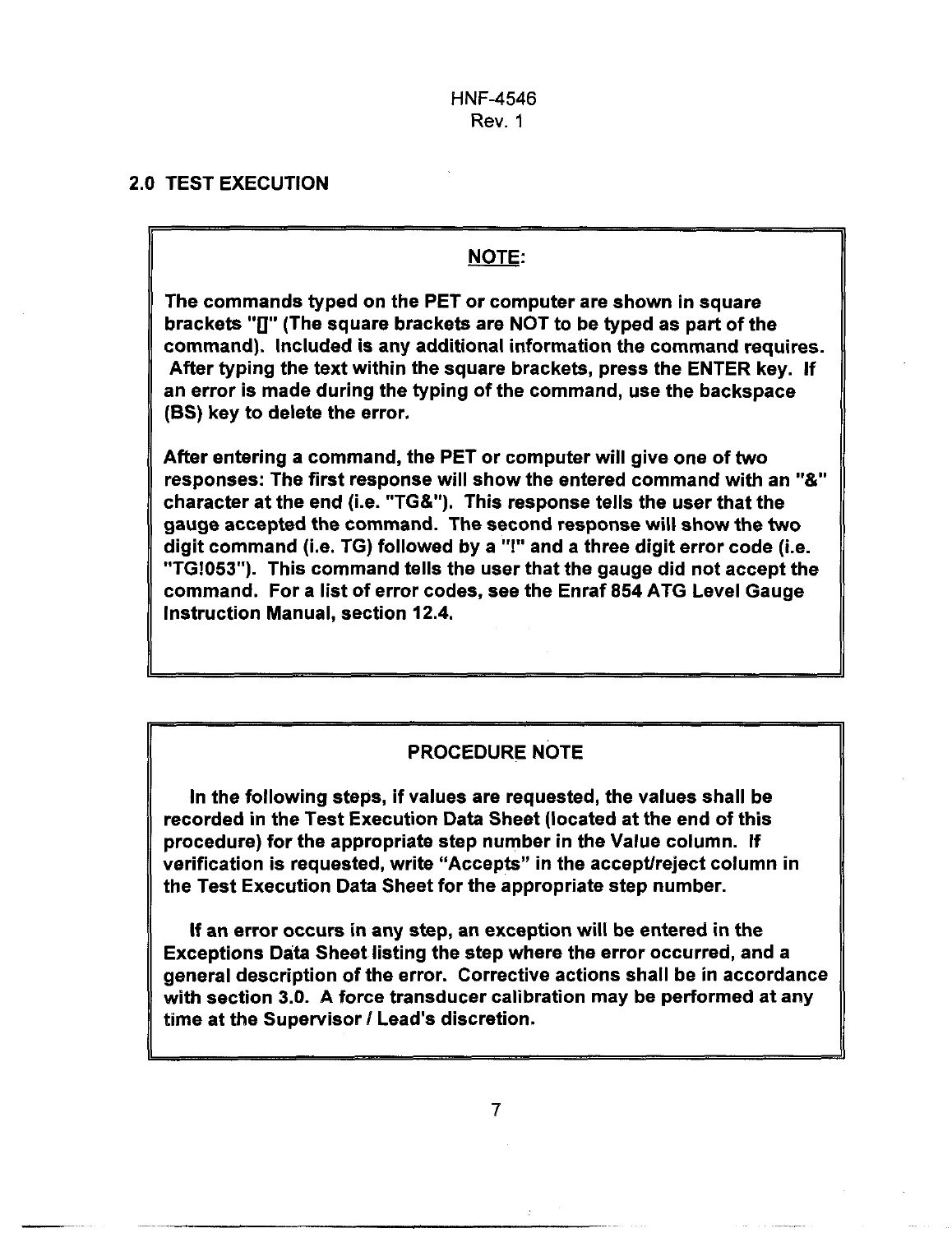#### **2.1 INITIALIZING THE GAUGE**

#### **INFORMATION**

#### **This section prepares the gauge for testing. It connects power and unlocks the servomotor.**

- 2.1.1 Mount the gauge per the 854 ATG Level gauge Instruction Manual. Provide electrical connections to the gauge per the 854 ATG Level Gauge Instruction Manual, the National Fire Protection Association (NFPA 70) National Electrical Code.
- 2.1.2 Install the drum and displacer per the ENRAF Series 854 ATG Level Gauge Instruction Manual, Section 8.4.
- 2.1.3 Unlock the servo motor prior to connecting power per the 854 ATG Level Gauge Instruction Manual, Section 8.5.
- 2.1.4 Connect the PET to the optical port located on the side of the gauge housing.
- 2.1.5 Connect the gauge to a 120 Vac *(+I-* 5 Vac) power source, per the 854 ATG Level Gauge Instruction Manual, Section 4.3.1. The display screen on the gauge will show one dark line. After approximately 20 seconds, the display will show the gauge initializing.
- 2.1.6 Configure the gauge per Appendix A Section COMPUTER SETUP GUIDANCE and [Figure 1.](#page-27-0)
- 2.1.7 In the Logger program, select SEND ITEMS and Ensure F5 equals 18/28; IF NOT, THEN <F5>, 1B<ENTER>, 2B <ENTER>.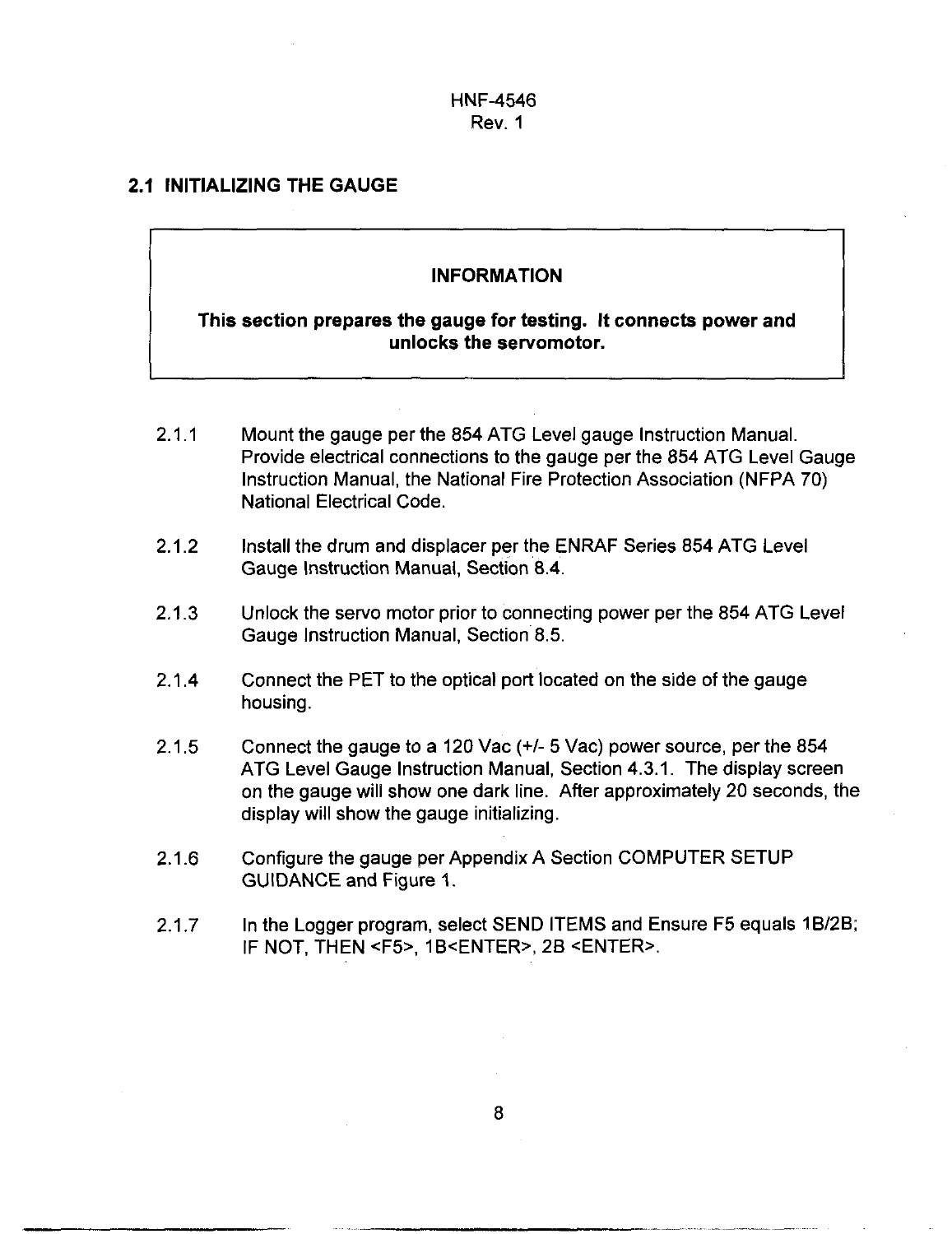#### 2.2 CHECKING FOR ERROR CODES

#### INFORMATION

Record any errors on the data sheet. Correct the errors, or enter it as an exception. For a list of error codes, see the ENRAF 854 ATG Level Gauge Instruction Manual.

- 2.2.1 Enter Command  $[EP] = "XPU error code".$  Verify that  $EP000$  is displayed. RECORD VERIFICATION in the data sheet.
- 2.2.2 Enter Command [ES] = "SPU error code". Verify that **ESOOOO** is displayed. RECORD VERIFICATION in the data sheet.

#### **2.3** TESTING THE LEVEL GAUGE OPERABILITY

#### INFORMATION

This section enters data into the memory of the level gauge. These values place the gauge into generic configuration for use in any tank.

2.3.1 Enter Command [UN]. This command unlocks the gauge and allows the displacer to move downward to the floor or other hard surface.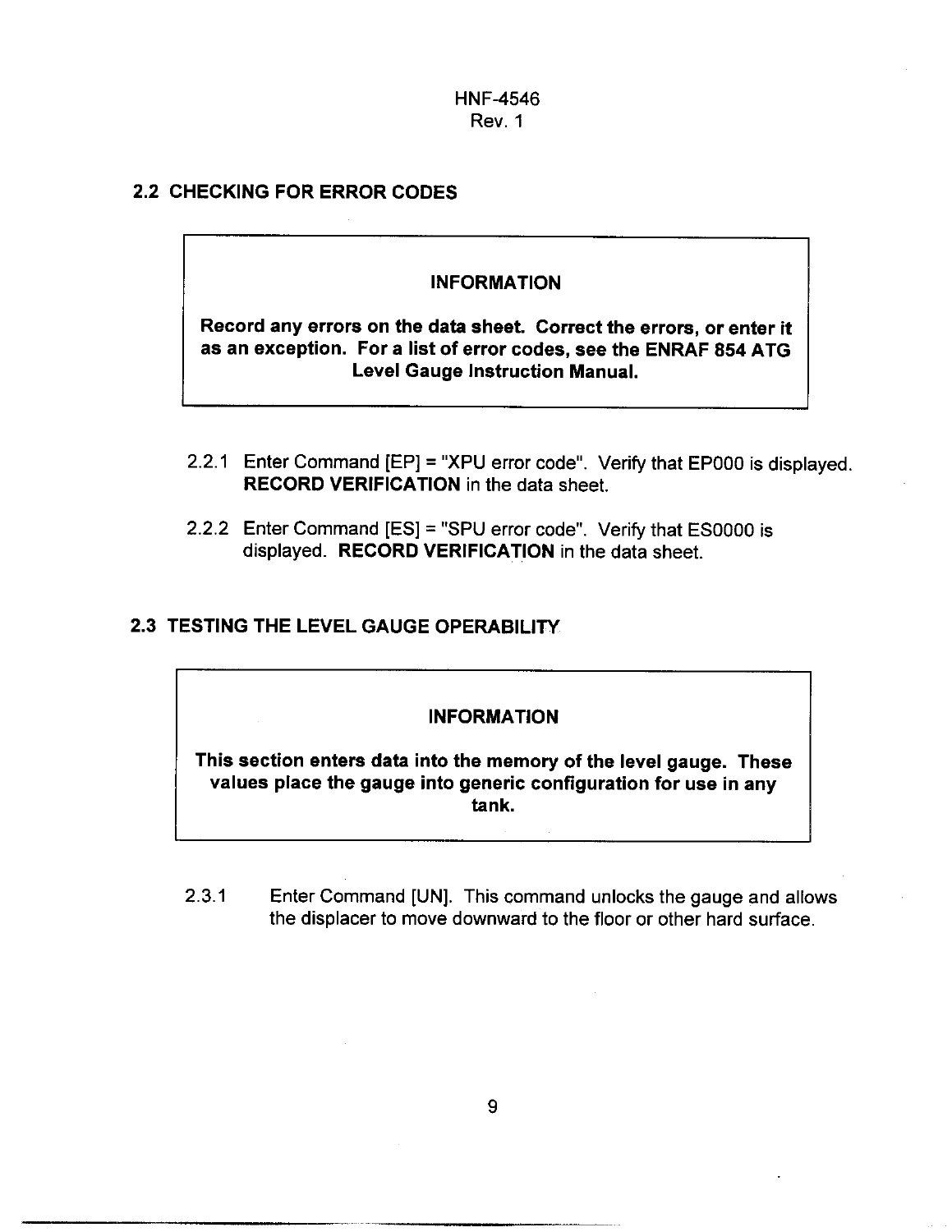# I *NOTE:*

If the displacer does not move downward, check to make sure that the drum moves freely on the bearings. If the drum does not move freely, perform the drum bearing removal/reconditioning procedure in Appendix B. If the drum does move freely, re-calibrate the force transducer using the steps found in Section 2.5. After drum bearing reconditioning or force transducer re-calibration, perform step 2.3.1 again. Document the drum bearing reconditioning or force transducer re-calibration as an exception.

- 2.3.2 Enter Command [W2=ENRAF2]. This command enters protection level 2.
- Enter the following parameters into the gauge. VERIFY proper parameter entry and RECORD VERIFICATION that all parameters were entered correctly: 2.3.3
- [TT=+00900.00] ("TANK TOP" parameter)
- [UR=+00900.00] ("UPPER REFERENCE' parameter)
- [MH=+00890.00] ("MOTOR HIGH" parameter)
- [MZ=+00880.00] ("LOCK TEST LIMIT'' parameter)
- [HH=+00870.00] ("HIGH HIGH ALARM" parameter)
- [HA=+00860.00] ("HIGH ALARM" parameter)
- [LA=+00006.00] ("LOW ALARM" parameter)
- [LL=+OOOO3.00] ("LOW LOW ALARM" parameter)  $\bullet$
- [ML=+00001.00] ("MOTOR LIMIT SWITCH LOW' parameter)
- [RL=+00850.00] ("REFERENCE LEVEC' parameter)
- 2.3.4 Enter command [AR]. This command directs the gauge to accept the current value for "RL".
- 2.3.5 Enter command [EX].

IL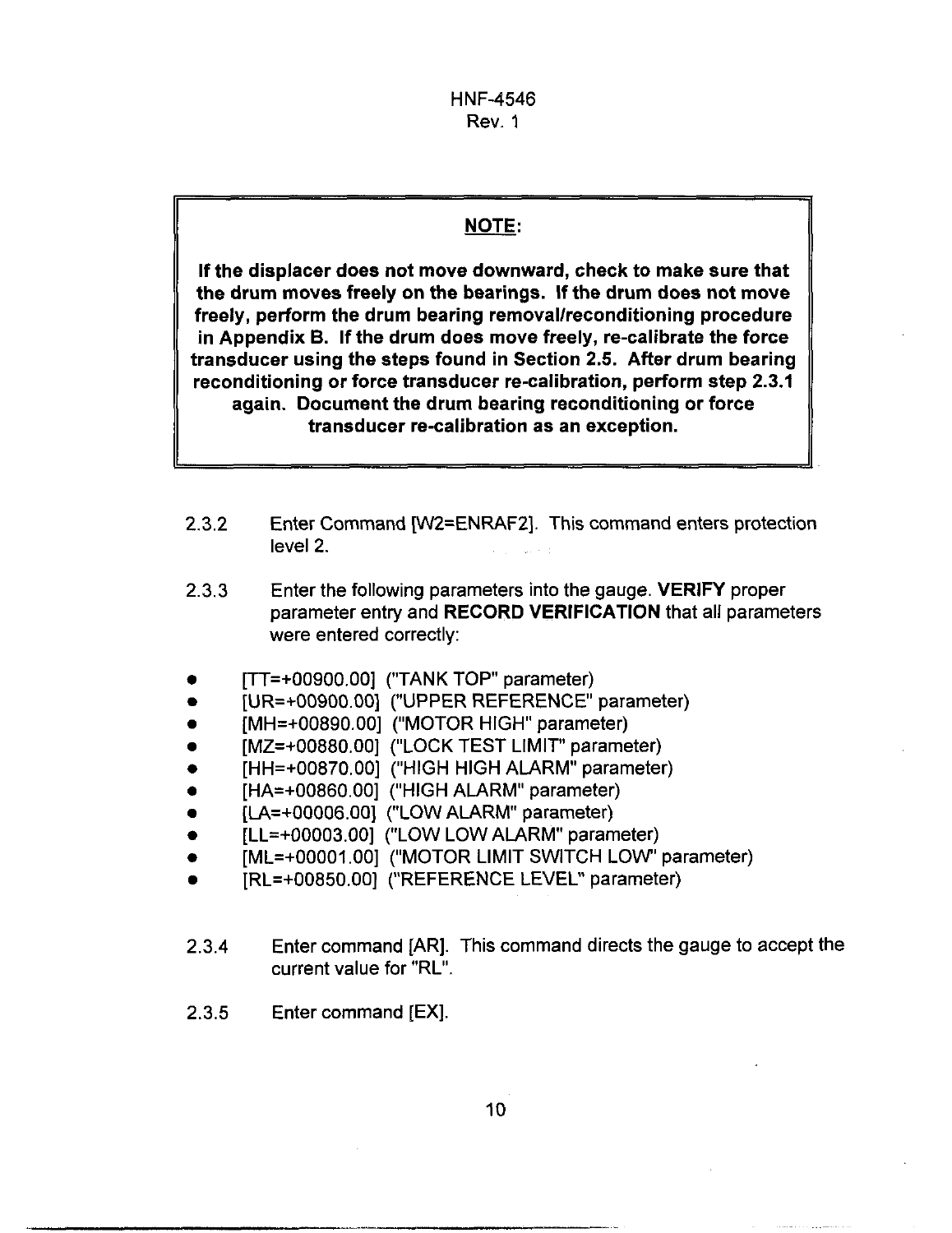## NOTE:

#### **Prior to executing step 2.3.6, verify that the opening to the gauge flange is blocked so that the displacer cannot be raised up into the drum housing.**

- **2.3.6**  Enter Command [CAI. This command raises the displacer. Verify that the displacer raises up to the gauge flange and stops. **RECORD VERIFICATION** in the data sheet.
- **2.3.7**  Enter Command [UN].
- **2.3.8**  After the gauge stabilizes, verify that the level reading in the gauge LCD display is reading within 0.10 inches *of* the **RL** value programmed in step **2.3.3. RECORD VERIFICATION** in the data sheet.
- **2.3.9**  Enter command [TG]. This command tests the gauge.
- **2.3.10**  Verify that the displacer rises a couple of inches and then goes back down to the RL. **RECORD VERIFICATION** in the data sheet.

#### **2.4 DRUM CIRCUMFERENCE VERIFICATION**

- **2.4.1** Enter Command [DC]. This command displays the preprogrammed drum circumference. **RECORD** this value on the data sheet.
- **2.4.2 RECORD** the drum circumference value engraved on the wire drum.
- **2.4.3**  Verify that the drum circumference value displayed (DC) is the same as the value for the Drum circumference found engraved on the wire drum. **If** the Drum Circumference value engraved **on** the wire drum does not exactly match the preprogrammed Drum Circumference (DC) value, **perform** steps **2.4.3** through **2.4.6, otherwise** go to step **2.5.**  Note that display on computer **is** in meters, and engraved value **is** in millimeters.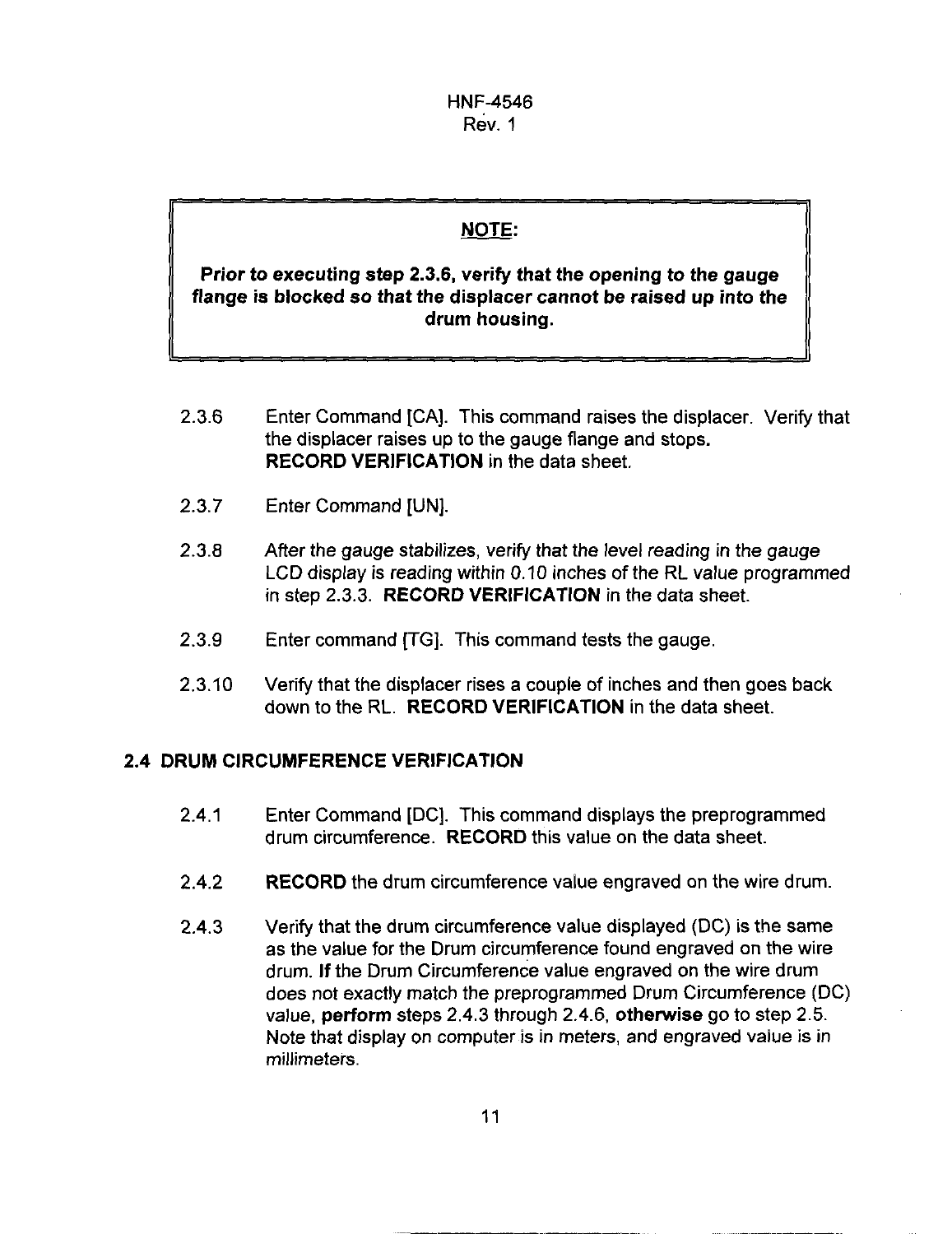## NOTE:

This value is displayed in scientific notation.

The value will look like "DC=+.33000000E+00".

- 2.4.4 Enter Command [WZ=ENRAF2].
- 2.4.5 Enter Command [DC=+ XXXXXXXXE+00]. The value for XXXXXXXX is the Drum Circumference value engraved **on** the wire drum. RECORD the value in the data sheet.
- **2.4.6** Enter command [EX].

## 2.5 DISPLACER WEIGHT VERIFICATION AND FORCE TRANSDUCER CALIBRATION

#### CAUTION

When removing and replacing weights, displacers and snaps, be sure to disconnect power and lock the motor lock, maintain a small amount of tension on the wire, then unlock the motor lock and connect power to continue. This protects the force transducer from damage.

## NOTE:

The [UN] command may need to be used instead of [CA] in order to raise the lighter test weights.

2.5.1 Raise the displacer to approximately 6" below the gauge flange by entering the command [CA]. To stop the displacer, enter command [FR].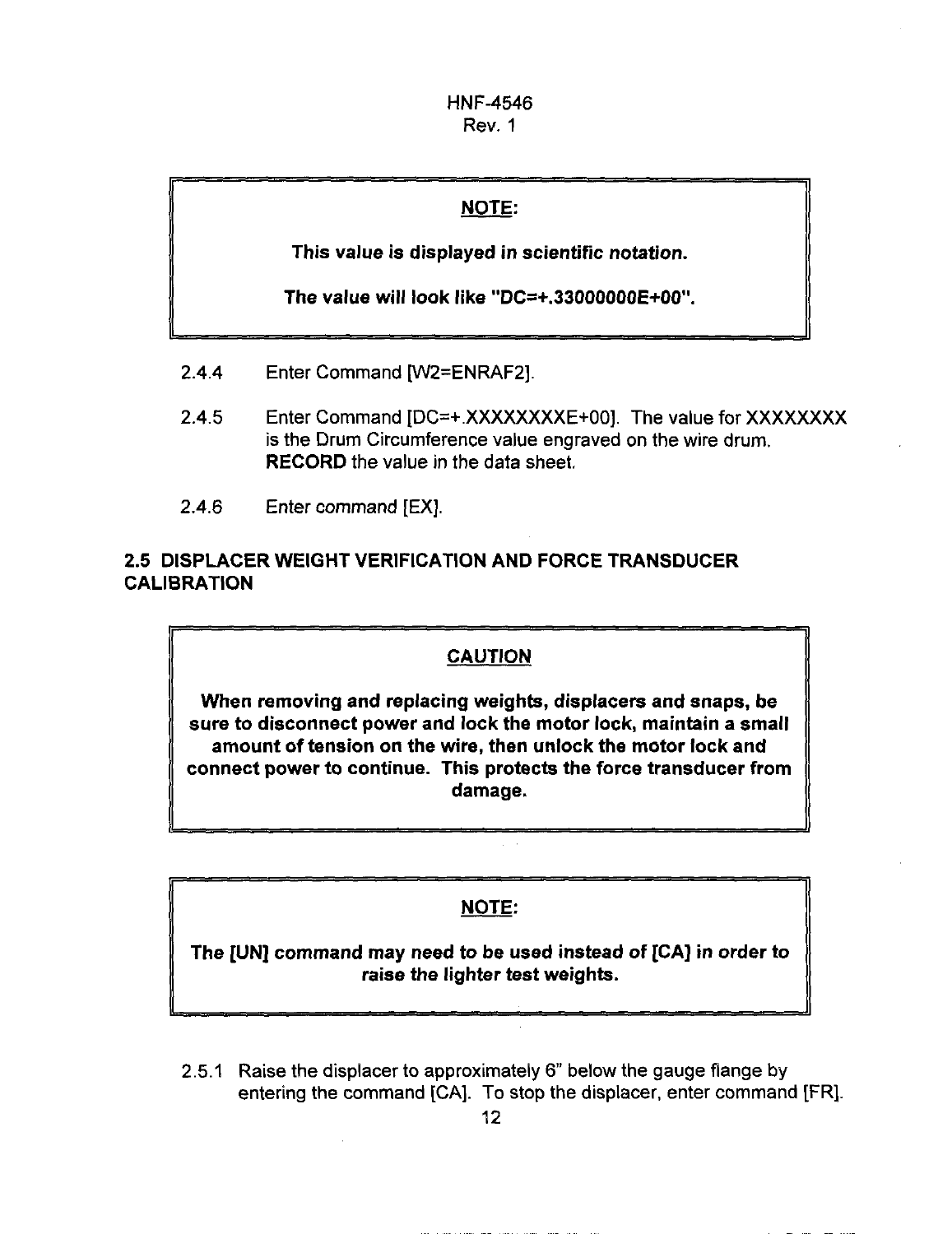- 2.5.2 Enter command [W2=ENRAF2].
- 2.5.3 Enter command [WT=DDD]. This command disables the "wire-rupture" protection.
- 2.5.4 Enter command [EX] and wait for gauge to reinitialize.
- 2.5.5 Remove the displacer and snap from the measuring wire.
- 2.5.6 Attach the 25 gram weight to the measuring wire loop. The 25 gram weight **is** the smallest of weights in the set and has two hooks.
- 2.5.7 Enter command [BT]. This command activates a BALANCE TEST. The BALANCE TEST will take approximately five minutes to complete.
- 2.5.8 After "FR" appears in the gauge's LCD display, PET display or computer display, enter command [BF]. This command will display the frequency measured during the BALANCE TEST. **RECORD** this frequency (FO) on the data sheet.
- 2.5.9 Attach the 75 gram weight to the 25 gram weight. The 75 gram weight is the second smallest in the set. NOTE: If there is insufficient room for the test weights to move downward (approximately 12"), perform step 2.5.1 to raise the test weights.
- 2.5.10 Repeat steps 2.5.7 and 2.5.8. **RECORD** the frequency (FI) on the data sheet.
- 2.5.11 Remove the 75 gram weight and attach the 150 gram weight to the 25 gram weight. The 150 gram weight is the second largest weight in the set. NOTE: **If** there is insufficient room for the test weights to move downward (approximately 12"), perform step 2.5.1 to raise the test weights.
- 2.5.12 Repeat steps 2.5.7 and 2.5.8. **RECORD** the frequency (F2) on the data sheet.
- 2.5.13 Remove the 150 gram weight and attach the 225 gram weight to the 25 gram weight. The 225 gram weight **is** the largest weight in the set. NOTE: **If** there is insufficient room for the test weights to move downward (approximately 12"), perform step 2.5.1 to raise the test weights.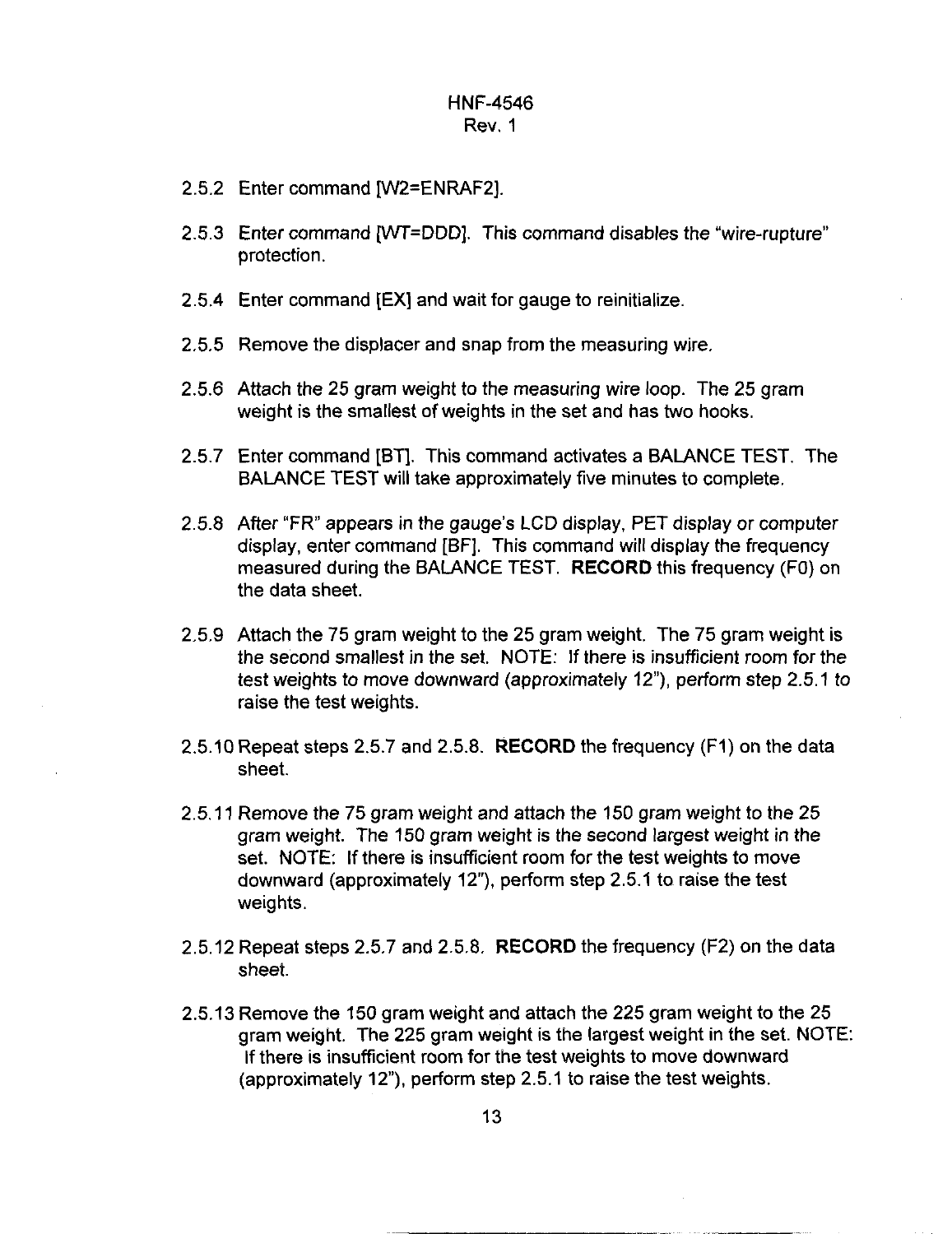- 2.5.14 Repeat steps 2.5.7 and 2.5.8. **RECORD** the frequency (F3) on the data sheet.
- 2.5.15 Enter command [W2=ENRAF2].
- 2.5.16 Enter command [FO=+.XXXXXXXXE+XX]. This command re-programs frequency 0. The value of FO is the value obtained in step 2.5.8.
- 2.5.17 Repeat step 2.5.16 for frequencies FI, F2, and F3. The values for FI, F2, and F3 are the values obtained in steps 2.5.10, 2.5.12, and 2.5.14 respectively.
- 2.5.18 Enter command [WT=EDE]. This command enables the "wire-rupture" protection.
- 2.5.19 Enter command [EX]
- 2.5.20 Enter command [CAI.
- 2.5.21 After the test weights rise a few inches, enter command [FR]. This command stops the test weights.
- 2.5.22 Remove the 25 gram test weight, leaving the 225 gram test weight installed (the snap is not installed at this point).
- 2.5.23 Enter command [MF]. This command measures the motor frequency
- 2.5.24 After "FR" appears in the gauge's LCD display, PET display or computer display, enter command WQ]. This command measures the weight of the test weight. **RECORD** the WQ value in the data sheet.
- 2.5.25 Verify the difference between the WQ value and 225 is within  $+/-$  3 grams. **RECORD** the value on the data sheet.
- 2.5.26 If the value recorded in 2.5.25 is greater than 3 grams or less than  $-3$ grams, contact cognizant engineer for assistance and proceed as directed.
- 2.5.27 **RECORD** the weight engraved on the displacer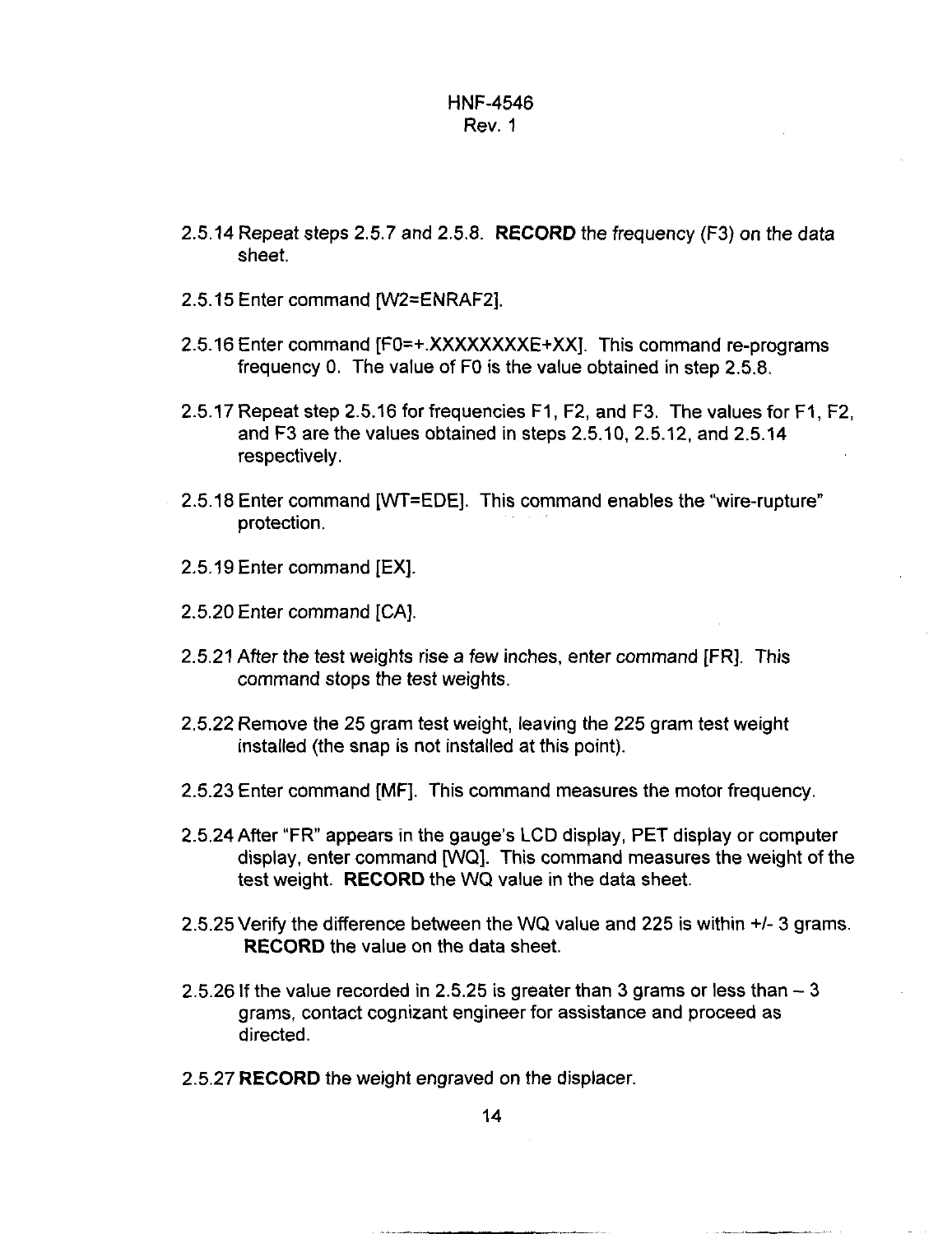- **2.5.28** Remove the test weight and install the displacer and snap.
- **2.5.29** Enter command [MF] and wait for "FR" to appear in the display.
- **2.5.30** Enter command [WQ] and **RECORD** on the data sheet.
- **2.5.31 VERIFY** that the WQ value for the displacer and its engraved weight match to within *+I-* **6** grams by subtracting the WQ value from the engraved value and **RECORD** the value on the data sheet.
- 2.5.32 If the value recorded in 2.5.31 is greater than 6 grams or less than  $-6$ grams, contact the cognizant engineer and proceed as directed (the engrave displacer weight my be incorrect, the force transducer may be damaged or may need to be recalibrated).

#### **2.6 SETTING PARAMETERS FOR THE SPU-I1 CARD**

- **2.6.1** Enter Command [W2=ENRAF2]. Accesses Protection Level **2**
- **2.6.2** Enter Command [RY=HATLAT]. This will set relay **1** to be used for a HIGH ALARM and relay **2** *to* be used for a LOW ALARM. **RECORD** the verification on the data sheet.
- **2.6.3** Enter Command [Wl=ENRAFl]. Accesses Protection level **1**
- **2.6.4** Enter Command [RZ=EEEE]. This will set both relay 1 and relay **2** to be energized in case of alarm situation and energized in case of **854** ATG failure. **RECORD** the verification on the data sheet.
- **2.6.5** Enter Command [EX]. Command returns unit to operation mode.

#### **2.7 WIRING THE SPU II CARD**

The following process will examine the connection of the SPU II card and re-wire the relays contacts if necessary.

- **2.7.1** Disconnect the power supply.
- **2.7.2** Remove the electronic compartment cover.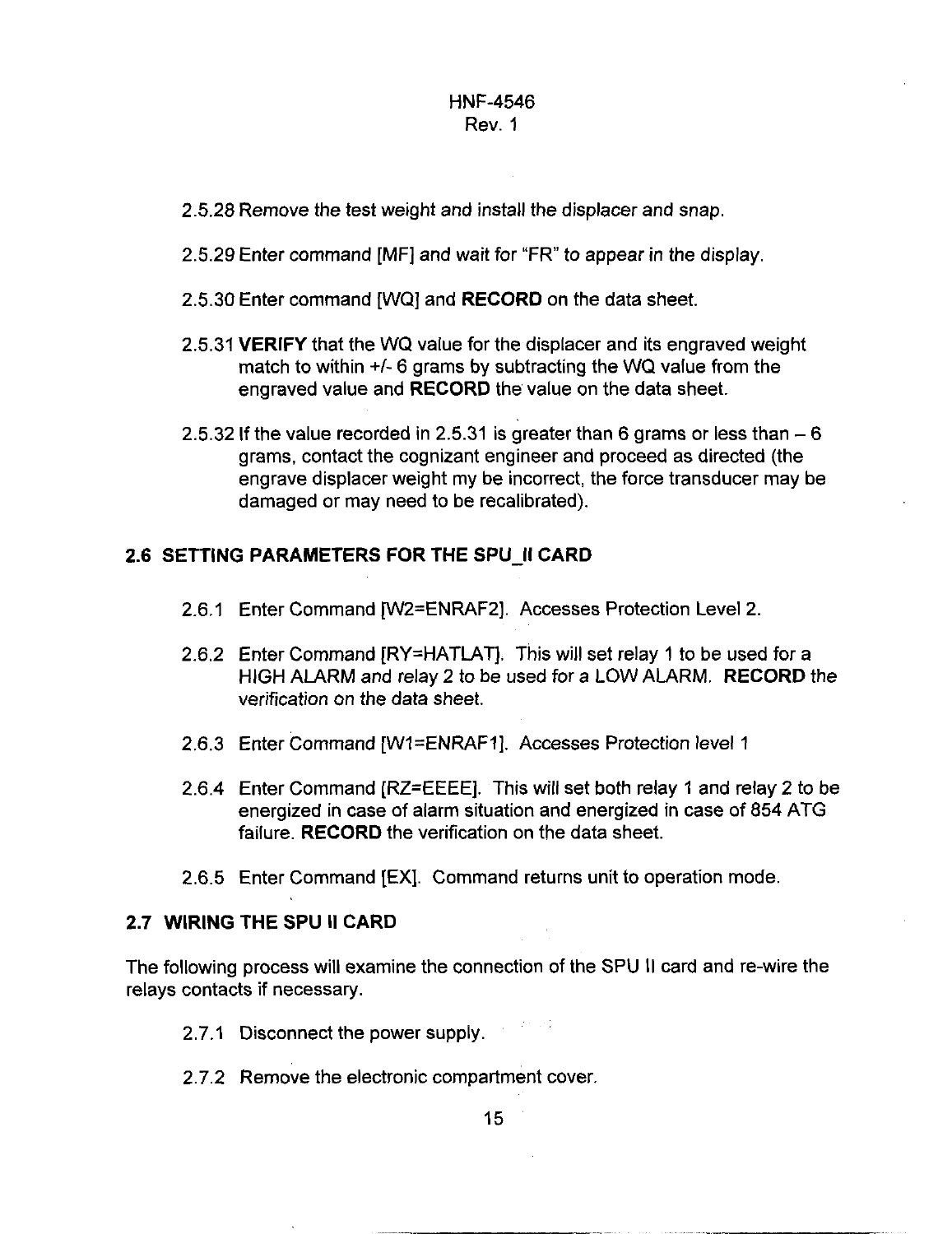- **2.7.3** Locate the SPU II card inside the electronic compartment.
- 2.7.4 At the terminal strip "CN1", find the black wire marked "6". If the black wire "6" is terminated to terminal "NO" then skip to step 2.7.6.
- **2.7.5** Remove the black wire marked "6" from terminal "NC" and terminate to "NO" on the "CNI" terminal strip.
- **2.7.6** At the terminal strip "CN2, find the black wire marked *"8.* If the black wire "8" is terminated to terminal "NO" then skip to step 2.7.8.
- **2.7.7** Remove the black wire marked "8" from terminal "NC" and terminate to "NO" on the "CN2" terminal strip.
- **2.7.8** Make sure that the black wire **"8"** and "6" are both connected to terminal "NO" on their respective terminal strips. **RECORD** verification on the data sheet.
- **2.7.9** Replace the electronic compartment cover.

#### **2.8 CONNECTING INSTRUMENTATION TO ALARM OUTPUTS**

The following process will connect the two alarm relays provided by the SPU-II card to an ohmmeter for testing of alarm activation.

The default configuration sets the first relay to indicate a High Alarm (HA). The second relay indicates a Low Alarm (LA).

- **2.8.1** Remove the terminal compartment cover.
- **2.8.2** Connect gray terminals **5** and 6 to a set of leads for the ohmmeter. Mark leads as RELAY **1.**
- **2.8.3** Connect gray terminals **7** and 8 to a set of leads for the ohmmeter. Mark leads as RELAY **2.**
- **2.8.4** Reconnect the power supply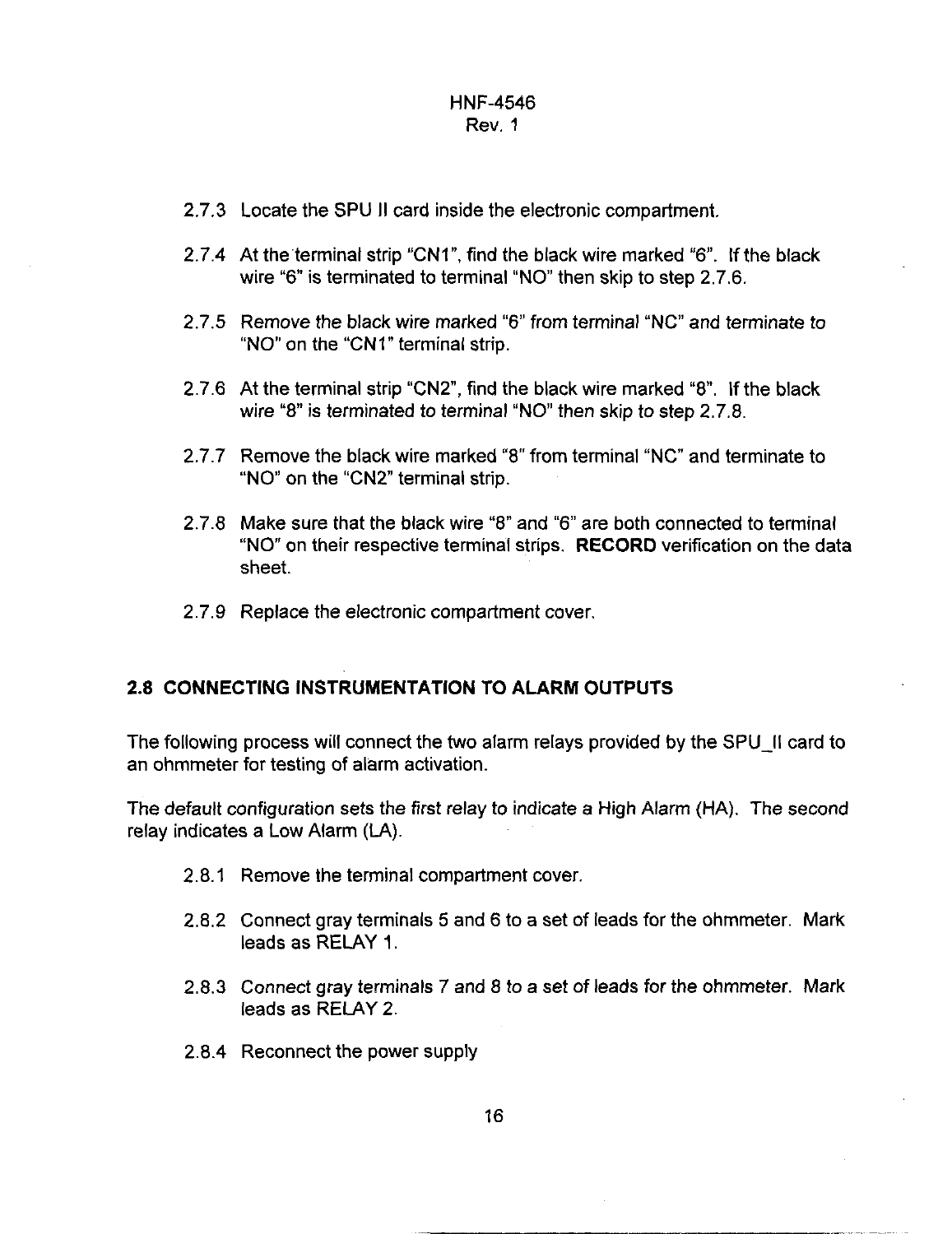#### **2.9 ENTERING PARAMETERS FOR ALARM TESTING**

- 2.9.1 Adjust displacer position such that there is a minimum of 6-inches freeplay above and below using the [CAI, [UN] and [FR] commands.
- 2.9.2 Enter Command [W2=ENRAF2]. Command enters protection level 2.
- 2.9.3 Enter the following parameters into the gauge. Verify proper entry and **RECORD VERIFICATION** that all parameters were entered correctly.
	- [HA=+XXXXX.XX] ("HIGH ALARM" parameter) where XXXXX.XX  $\bullet$ is the current displacer level plus 4.00 inches.
	- [LA=+XXXXX.XX] ("LOW ALARM" parameter) where XXXXX.XX  $\bullet$ is the current displacer level minus 4.00 inches.
	- [AH=+00000.02] ("ALARM HYSTERESIS" parameter)
- 2.9.4 Enter command [EX]. Returns gauge to operational mode.

#### **2.10 CERTIFYING ALARM ACTIVATION FOR ALARMS**

#### **210.1 LOW ALARM ACTIVATION**

ــا

#### **NOTE:**

**AT ANY TIME DURING STEP IT APPEARS THE DISPLACER WILL STRIKE THE GROUND, ENTER COMMAND [FR] IMMEDIATELY TO AVOID DAMAGE TO UNIT.** 

- 2.10.1.1 Connect the leads marked RELAY 2 to the ohmmeter
- 2.10.1.2 Enter command [UN]. Allows displacer to move downward.
- 2.10.1.3 Once the ohmmeter reads an open circuit (infinite resistance), Enter Command IFRI to stop displacer. RECORD the verification on the data sheet.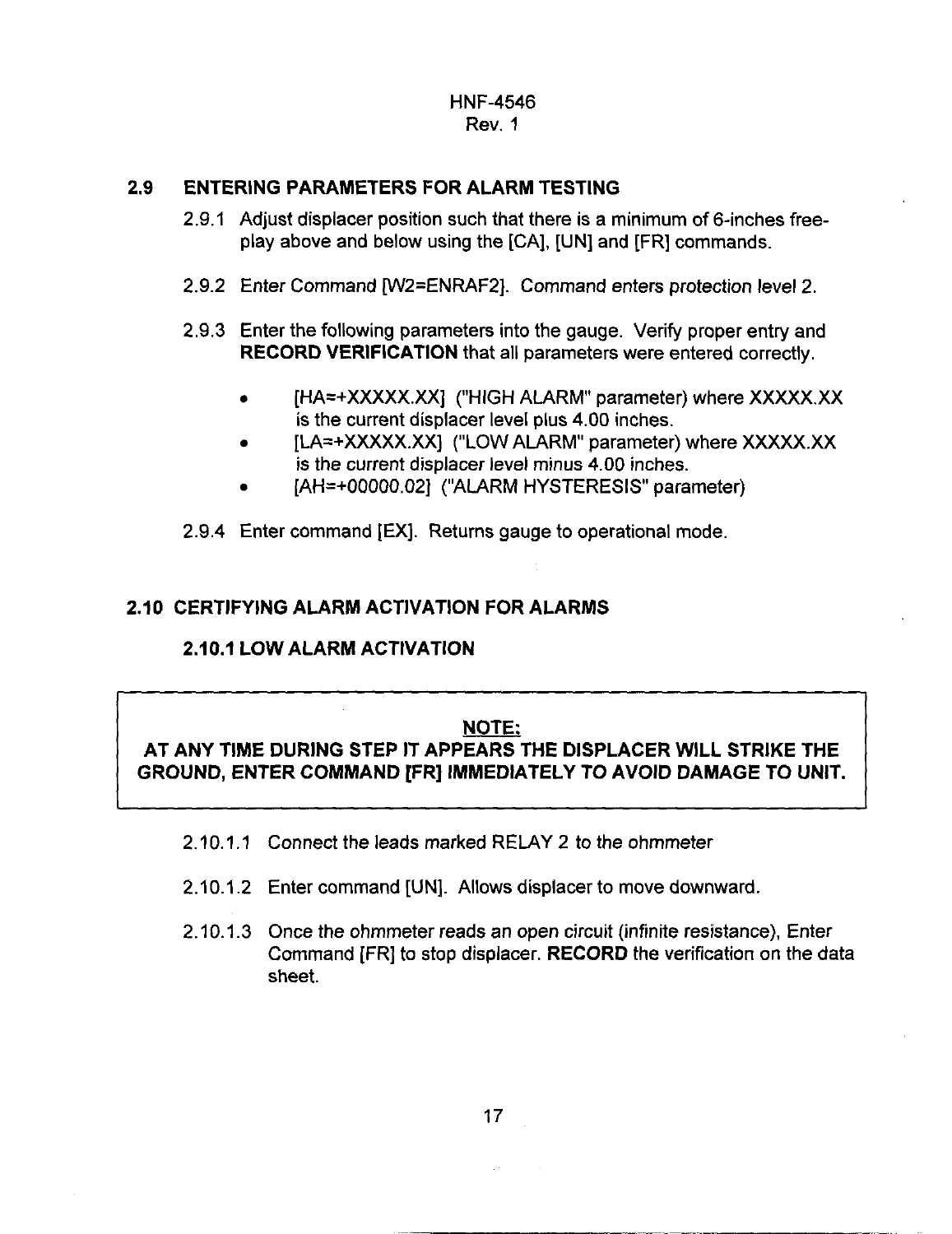- 2.10.1.4 Verify an "L" appears in line 2 of the gauge / PET display when the level reads LA value entered above to within +/- 0.10 inch. Commands [CAI, [UN], and [FR] may be used to move the displacer repeatedly across the alarm level to determine an accurate correlation between the alarm and the level reading. **RECORD** the verificaiton on the data sheet.
- 2.10.1.5 Enter the command **[RX].** Command will give the relay status. Once the command is entered a two digit letter combination (B0,BI) will appear. BO gives status *of* relay 1 and 81 gives status *of* relay 2. Below are the possible results:

| B <sub>0</sub> or B <sub>1</sub> | Status of relay                        |  |  |
|----------------------------------|----------------------------------------|--|--|
|                                  | Acknowledged alarm                     |  |  |
| Ð                                | De-activated relay                     |  |  |
| $\overline{A}$                   | Activated relay                        |  |  |
|                                  | Relay is active with time setting      |  |  |
|                                  | Fail (Default)                         |  |  |
| N                                | Relay is not mounted (and not checked) |  |  |

Verify the status of relay 2 (61) to be A, the relay was activated. **RECORD** the verification **on** the data sheet.

2.10.1.6 Disconnect the leads marked RELAY 2 from the ohmmeter.

#### **2.10.2 HIGH ALARM ACTIVATION**

#### **NOTE:**

## **IF AT ANY TIME THE DISPLACER APPEARS TO REACH THE DRUM HOUSING IMMEDIATELY ENTER COMMAND [FR] TO PREVENT DAMAGE TO UNIT. IT IS VERY IMPORTANT THAT THE DISPLACER DOES NOT BECOME JAMMED INSIDE THE DRUM HOUSING.**

2.10.2.1 Connect the leads marked RELAY 1 to the ohmmeter.

2.10.2.2 Enter command **[CAI** to raise the displacer.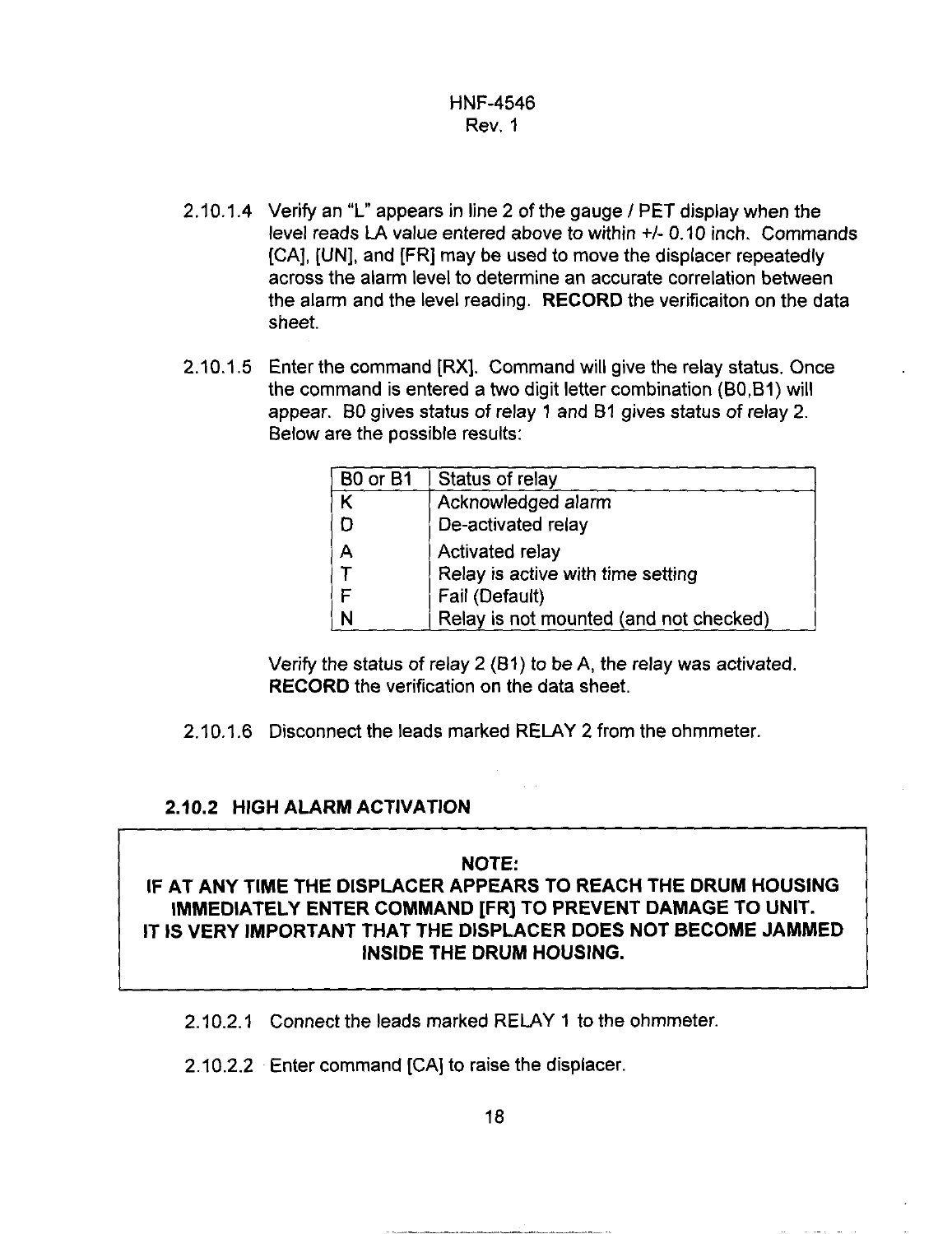- 2.10.2.3 Once the ohmmeter reads an open circuit (infinite resistance), Enter Command [FR] to stop displacer. **RECORD** the verification on the data sheet.
- 2.10.2.4 Verify an "H" appears in line 2 of the gauge *I* PET display when the level reads the HA value entered above to within *+I-* 0.10 inch. Commands [CAI, **[UN],** and [FR] may be used *to* move the displacer repeatedly across the alarm level to determine an accurate correlation between the alarm and the level reading. **RECORD** the verification on the data sheet.
- 2.10.2.5 Enter the command [RX]. This command will give the relay status. Once the command is entered a two digit letter combination (B0,Bl) should appear. BO gives status of relay 1 and 61 gives status of relay 2.

Verify the status of relay **1** (BO) is **A, RECORD** the verification on the data sheet.

- 2.10.2.6 Disconnect the leads marked RELAY1 from the ohmmeter.
- 2.10.2.7 Repeat steps 2.3.2 2.3.5 to reset the default values. **VERIFY** proper parameter entry and **RECORD VERIFICATION** that all parameters were entered correctly:
- 2.10.2.8 Disconnect the power supply.
- 2.10.2.9 Disconnect leads from gray terminals 5 and 6.
- 2.10.2.10 Disconnect leads from gray terminals 7 and 8.
- 2.10.2.11 Replace the terminal compartment cover.

## **2.11 TRANSPORTING THE LEVEL GAUGE**

#### **CAUTION**

**This section prepares the gauge for transport. The motor must be locked to prevent possible damage to the force transducer.**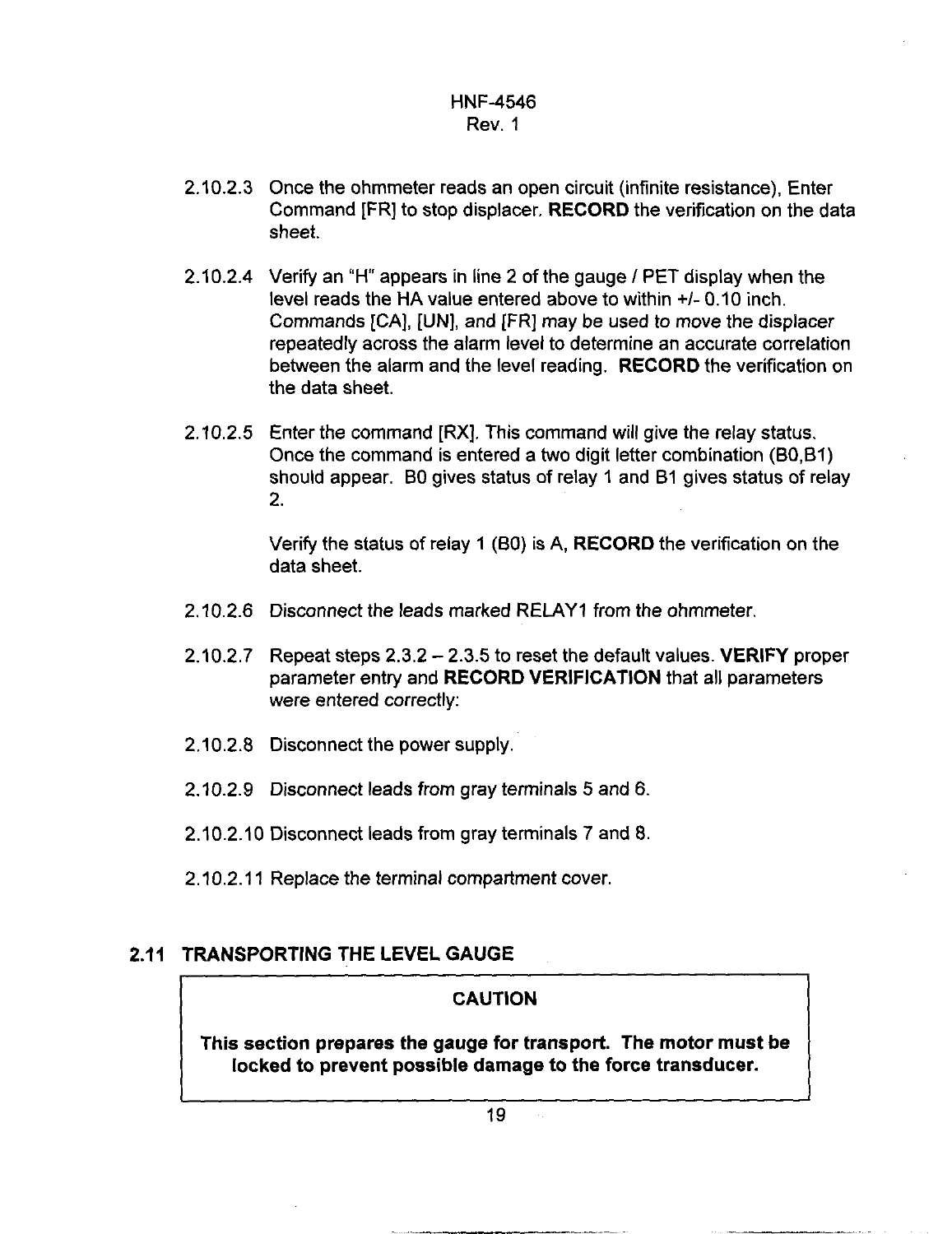- 2.11.1 If the level gauge display is not in FORMAT B (see the 854 ATG Level Gauge Instruction Manual, Figure **7.3),** enter command [Wl=ENRAFl]. Once in Protection Level **1,** enter command [DF=B] (this command switches the gauge to display format *8).* Enter command [EX].
- **If** using a computer for the testing, log the gauge data onto the computer (see Appendix A, Section LOGGING GAUGE DATA ONTO COMPUTER). 2.11.2
- Disconnect the gauge from the power source.  $2.11.3$
- "Lock" the servomotor, per the 854 ATG Level Gauge Instruction Manual, Section 8.5, prior to transporting the gauge. **RECORD VERIFICATION** motor is locked.  $2.11.4$
- 2.11.5 Remove the drum and displacer, per the 854 ATG Level Gauge Instruction Manual, Section 8.4, prior to transporting the gauge.
- 2.11.6 Reinstall all covers as removed during this procedure.

#### **2.12 DATA**

2.12.1 Mail a copy of the completed data sheets, vendor information, and electronic copy of the log file to **J.** H. Huber at T4-07.

#### **3.0 EXCEPTIONS TO ACCEPTANCE TEST**

Exceptions to the test are dispositioned and agreed to by all witnesses. Actions taken regarding disposition are noted on the "Exceptions Data Sheet". Typical dispositions are:

- $\bullet$  Test approved with exception (i.e., rerun of the acceptance test unnecessary).
- Entire acceptance test to be repeated after the discrepancy has been corrected.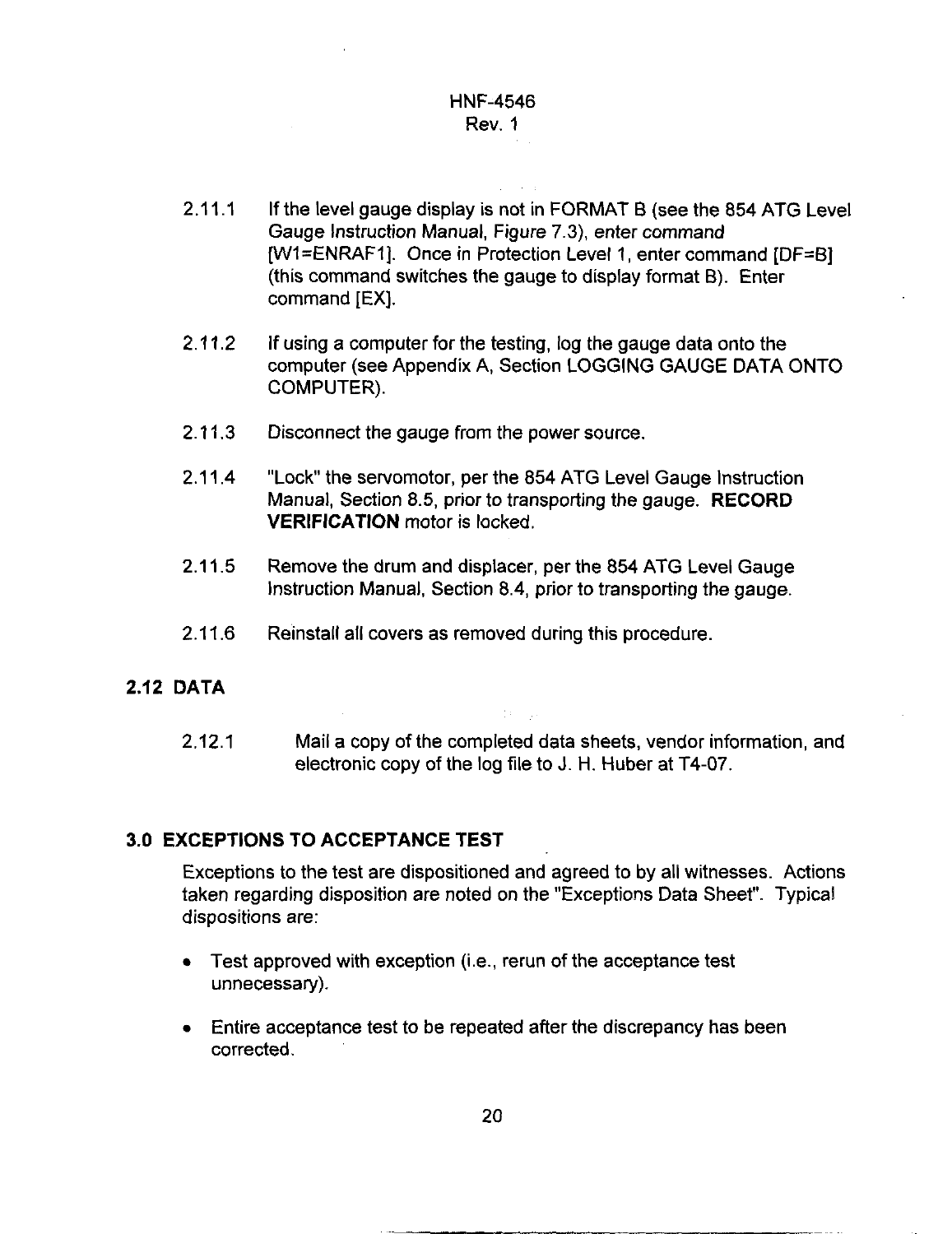• ATP step(s) affected to be repeated after the discrepancy has been corrected.

#### **4.0 TEST DATA MANAGEMENT**

The test data shall be entered on the attached data sheets. Witness signatures at the bottom of the data sheet indicates that the witness agrees to the accuracy of the data recorded and comparisons made.

Upon successful completion of testing activities, the Test Witnesses will sign the master copy of the DATA SHEETS. An appropriate "Acceptance Test Report" shall be generated to publish the results of testing activities.

#### **4.1 ACCEPTANCE TEST REPORT GUIDANCE**

The data sheets, which are completed during the testing activities, will be included in the Acceptance Test Report. If additional gauges are tested using this procedure, a different data sheet will be used for each gauge and added to the ATR as a revision.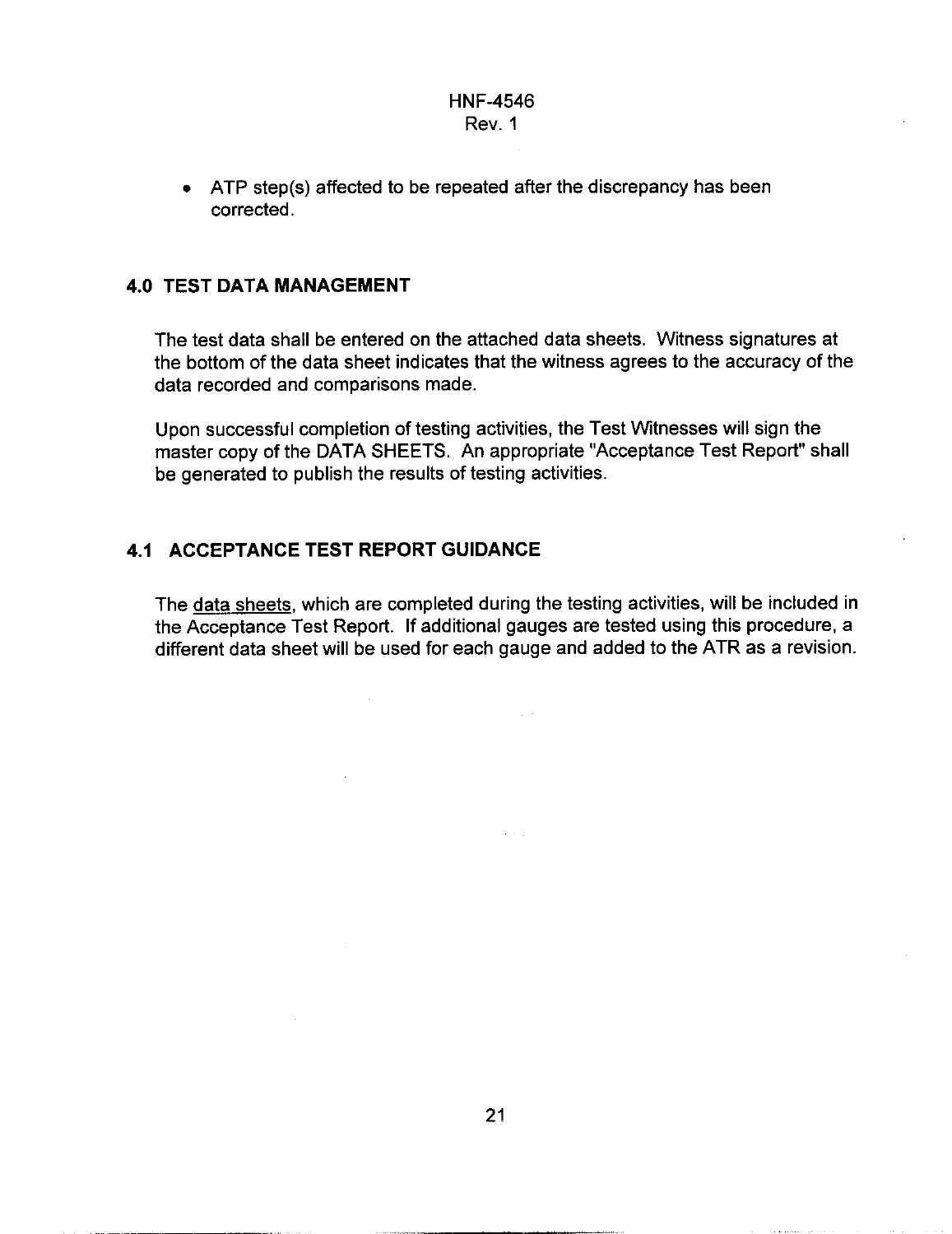|                             | TEST EXECUTION DATA SHEET                  |                                |                     |                                      | Page 1 of 2 |                |
|-----------------------------|--------------------------------------------|--------------------------------|---------------------|--------------------------------------|-------------|----------------|
| Date:                       |                                            |                                | <b>Tank Number:</b> |                                      |             |                |
| <b>Gauge Serial Number:</b> |                                            | <b>Test Performed by:</b>      |                     |                                      |             |                |
| Reichde<br><b>Sequence</b>  | <b>Attribute</b>                           |                                |                     | <b>Expected Value   Actual Value</b> | A/R         | <b>Comment</b> |
| 2.2.1                       | EP                                         | <b>EP000</b>                   |                     |                                      |             |                |
| 2.2.2                       | <b>ES</b>                                  | <b>ES0000</b>                  |                     |                                      |             |                |
| 2.3.3                       | <b>PARAMETERS</b>                          | <b>Entered Correctly</b>       |                     |                                      |             |                |
| 2.3.6                       | CA                                         | <b>Displacer raises</b>        |                     |                                      |             |                |
| 2.3.8                       | <b>RL</b>                                  | $850 + 0.10$                   |                     |                                      |             |                |
| 2.3.10                      | <b>RL</b>                                  | $850 + 0.10$                   |                     |                                      |             |                |
| 2.4.1                       | DC programmed                              | As read                        |                     |                                      |             |                |
| 2.4.2                       | DC engraved                                | As read                        |                     |                                      |             |                |
| 2.4.5                       | <b>New DC</b>                              | DC engraved                    |                     |                                      |             |                |
| 2.5.8                       | F <sub>0</sub>                             | As read                        |                     |                                      |             |                |
| 2.5.10                      | F <sub>1</sub>                             | As read                        |                     |                                      |             |                |
| 2.5.12                      | F <sub>2</sub>                             | As read                        |                     |                                      |             |                |
| 2.5.14                      | F <sub>3</sub>                             | As read                        |                     |                                      |             |                |
| 2.5.24                      | <b>WQ Test Weight</b>                      | $225 + 3$ grams                |                     |                                      |             |                |
| 2.5.25                      | $WQ - 225$                                 | $+/- 3$ grams                  |                     |                                      |             |                |
| 2.5.27                      | Displacer Weight<br><b>Engraved/Marked</b> | As read                        |                     |                                      |             |                |
| 2.5.30                      | <b>WQ Displacer</b>                        | As read                        |                     |                                      |             |                |
| 2.5.31                      | $(2.5.30)-(2.5.27)$                        | $+/-$ 6 grams                  |                     |                                      |             |                |
| 2.6.2                       | RY=HATLAT                                  | <b>Entered Correctly</b>       |                     |                                      |             |                |
| 2.6.4                       | RZ= EEEE                                   | <b>Entered Correctly</b>       |                     |                                      |             |                |
| 2.7.8                       | <b>SPU II BLK Wires</b><br>"6" and "8"     | Connected to<br>"NO" terminals |                     |                                      |             |                |
| 2.9.3                       | <b>PARAMETERS</b>                          | <b>Entered Correctly</b>       |                     |                                      |             |                |
| 2.10.1.3                    | [LA] Activation                            | <b>Alarm Activated</b>         |                     |                                      |             |                |
| 2.10.1.4                    | Low Alarm Level                            | $LA +/- 0.10$                  |                     |                                      |             |                |
| 2.10.1.5                    | <b>RX</b>                                  | (?, A)                         |                     |                                      |             |                |

**CONTINUED ON NEXT PAGE**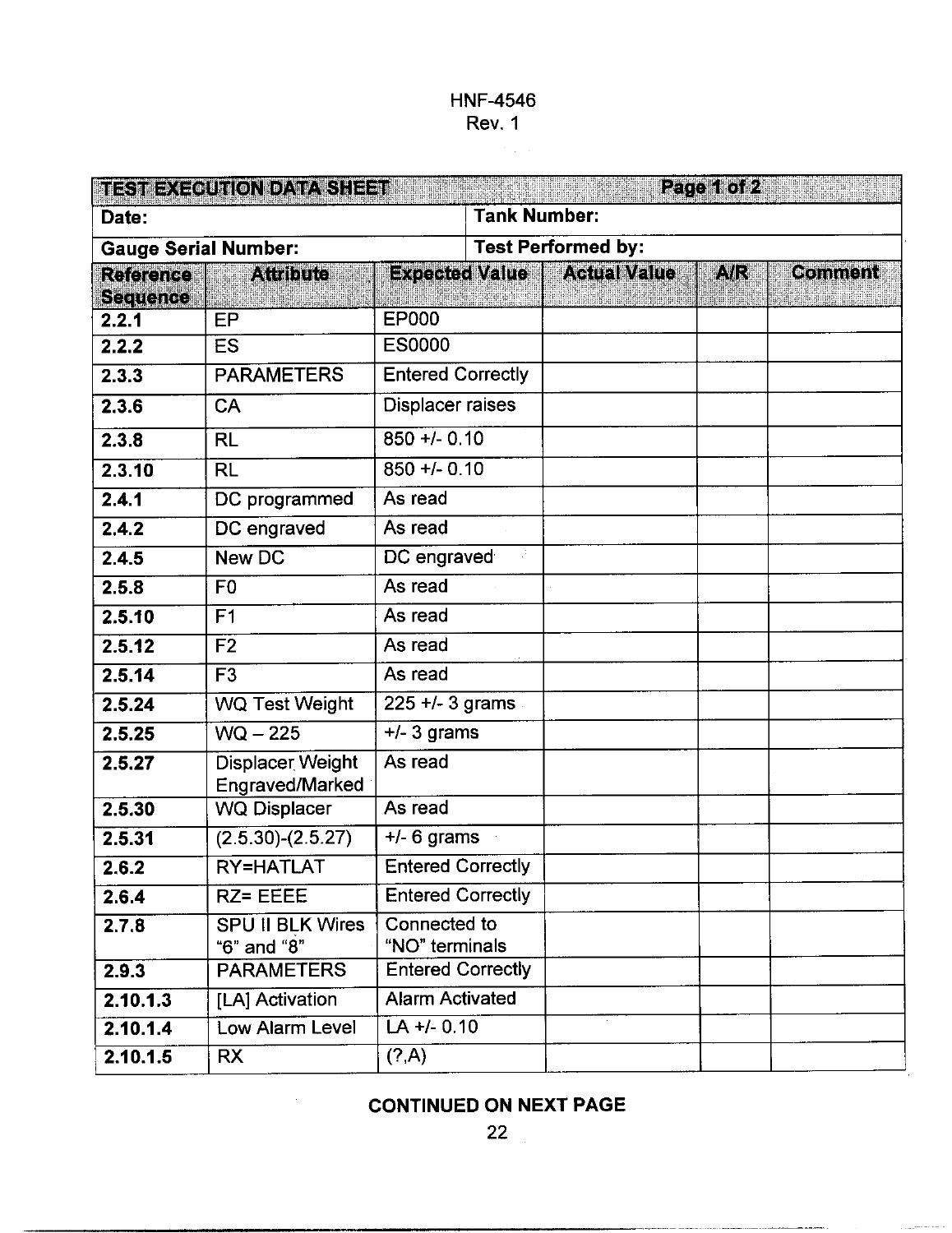| <b>TESTEXCOUTON DATASTEE</b> T |                         |                          |                           | Page 2 of 2 |                |  |
|--------------------------------|-------------------------|--------------------------|---------------------------|-------------|----------------|--|
| Date:                          |                         |                          | <b>Tank Number:</b>       |             |                |  |
| <b>Gauge Serial Number:</b>    |                         |                          | <b>Test Performed by:</b> |             |                |  |
| Reference<br><b>Sequence</b>   | <b>Attribute</b>        | <b>Expected Value</b>    | <b>Actual Value</b>       | A/R         | <b>Comment</b> |  |
| 2.10.2.3                       | [HA] Activation         | <b>Alarm Activated</b>   |                           |             |                |  |
| 2.10.2.4                       | <b>High Alarm Level</b> | $HA +/- 0.10$            |                           |             |                |  |
| 2.10.2.5                       | <b>RX</b>               | (A,?)                    |                           |             |                |  |
| 2.10.2.7                       | <b>PARAMETERS</b>       | <b>Entered Correctly</b> |                           |             |                |  |
| 2.11.4                         | <b>MOTOR LOCK</b>       | Locked                   |                           |             |                |  |

Test Witnesses:

| Supervisor/Lead | Date |
|-----------------|------|
|                 |      |

Quality Control Date

Instrument Tech. Date

in en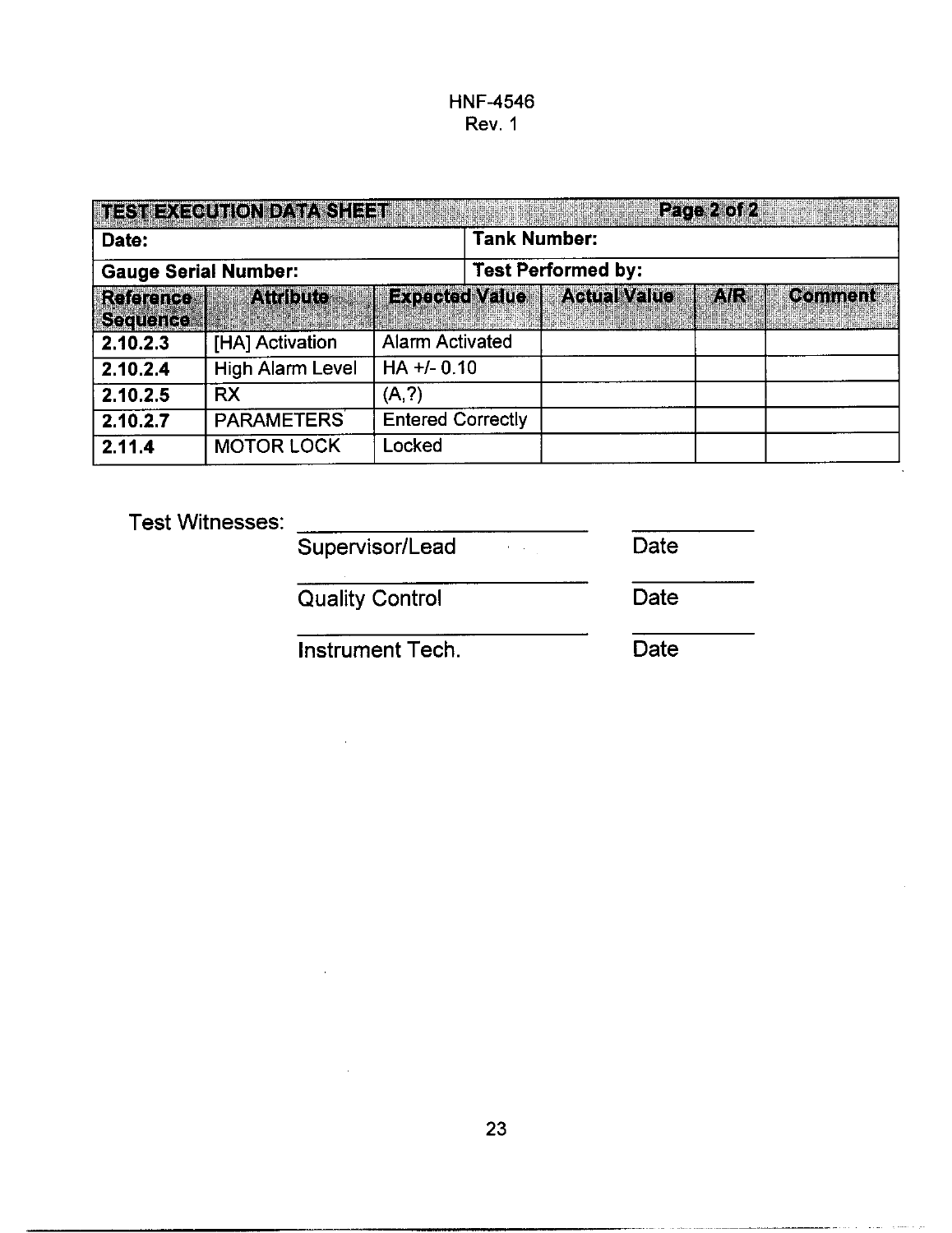## **EXCEPTIONS DATA SHEET**

Gauge Serial Number: \_\_\_\_\_\_\_\_\_\_\_\_\_\_\_\_\_

Page  $\rule{1em}{0.15mm}$  of  $\rule{1em}{0.15mm}$ 

| Paragraph No.            | Description/Disposition               |                                                   |      |
|--------------------------|---------------------------------------|---------------------------------------------------|------|
|                          | ł,                                    |                                                   |      |
|                          |                                       |                                                   |      |
|                          |                                       |                                                   |      |
|                          |                                       |                                                   |      |
|                          |                                       |                                                   |      |
|                          |                                       |                                                   |      |
|                          |                                       |                                                   |      |
|                          |                                       |                                                   |      |
|                          |                                       |                                                   |      |
|                          |                                       |                                                   |      |
|                          |                                       |                                                   |      |
|                          | <b>TEST APPROVED - NO EXCEPTIONS:</b> | <b>TEST APPROVED - WITH</b><br><b>EXCEPTIONS:</b> |      |
|                          |                                       |                                                   |      |
| PIC                      | Date                                  | <b>PIC</b>                                        | Date |
| <b>Quality Assurance</b> | Date                                  | <b>Quality Assurance</b>                          | Date |
| Maintenance              | Date                                  | Maintenance                                       | Date |
| Cog Engineer             | Date                                  | Cog Engineer                                      | Date |
|                          |                                       |                                                   |      |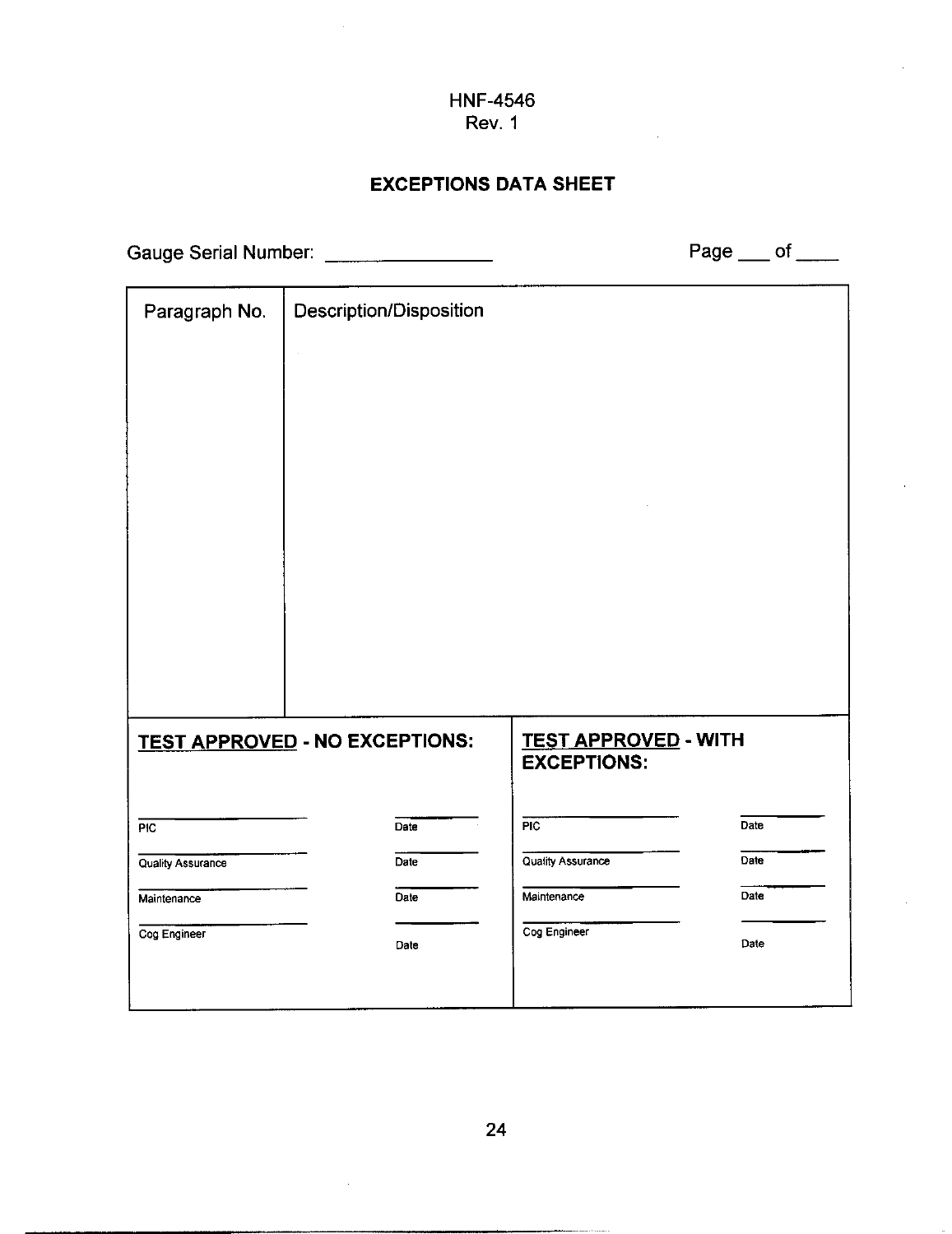**HNF-4546 Rev.** 1

<span id="page-27-0"></span>

**FIGURE 1** 

.- .\_ \_\_ .- ... \_\_\_.I\_- -~~I\_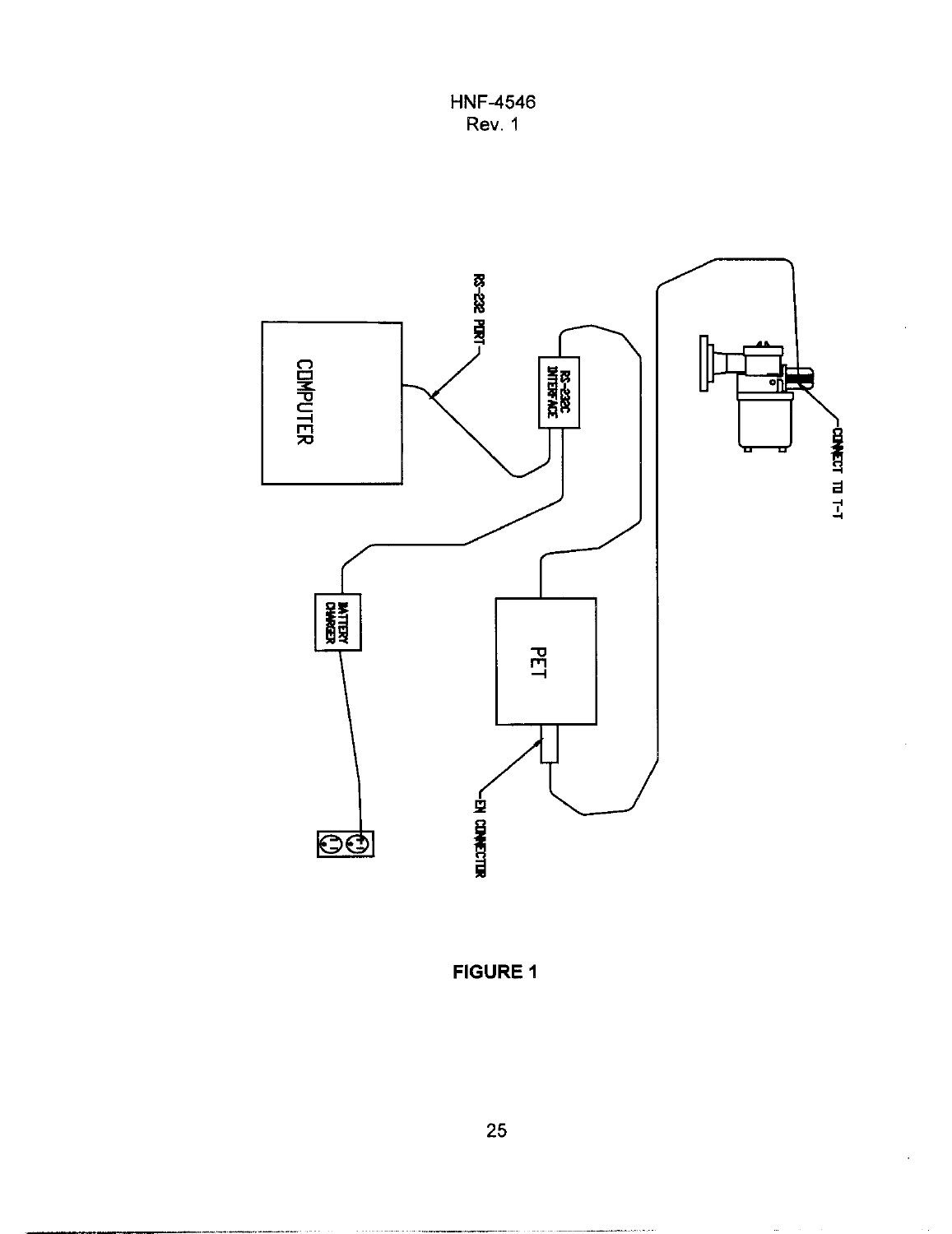## **APPENDIX A**

**Computer Setup Guidance Changing Level Dimensions Logging Gauge Data onto Computer** 

 $\hat{\sigma}$  and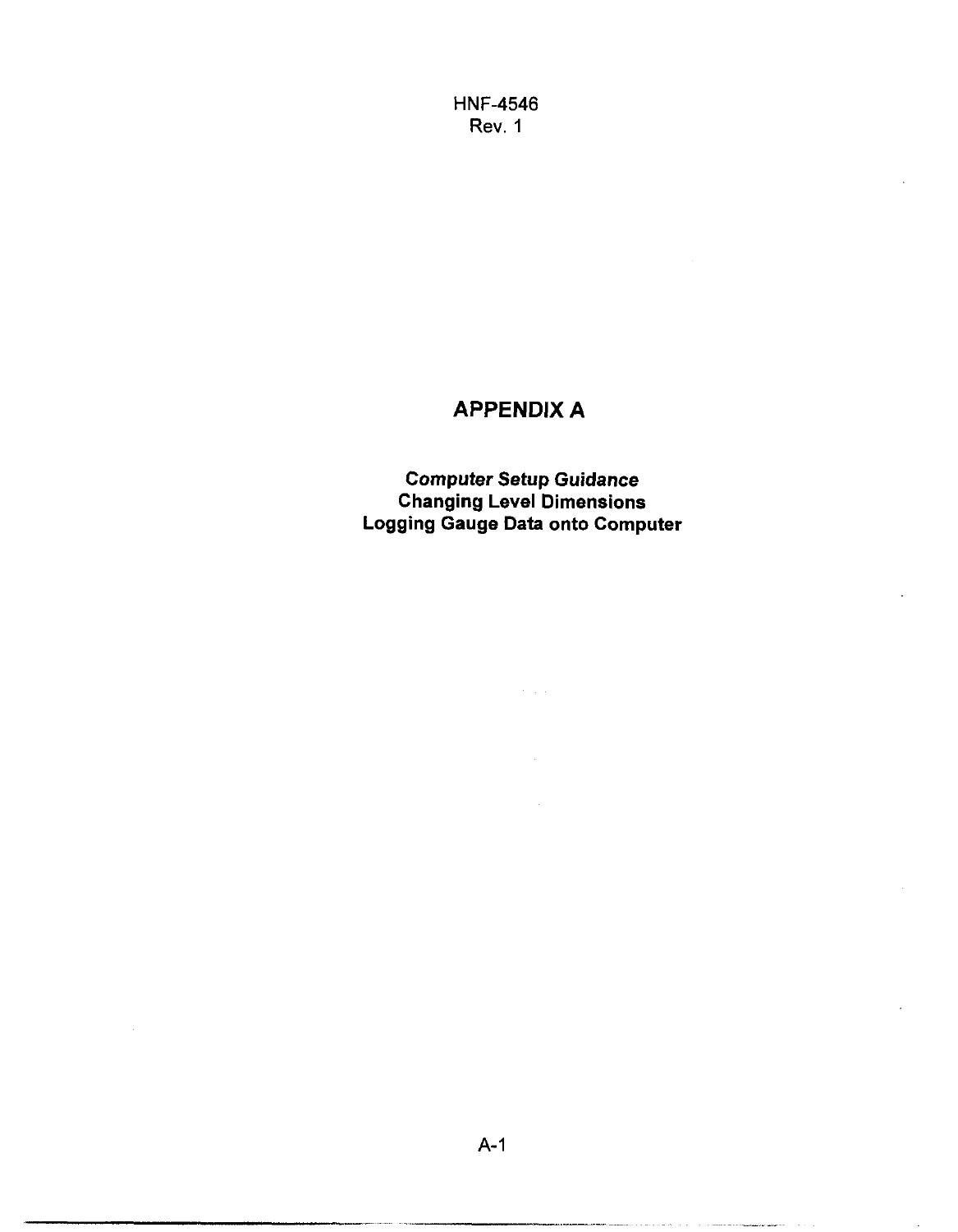#### COMPUTER SETUP GUIDANCE:

- 1. Turn PET ON.
- 2. Enter the TA command, note the gauge address displayed in the PET display, (i.e. TA05). TURN PET OFF.
- 3. Disconnect the infrared connector, and connect the computer and PET to the gauge per Figure A-I. Power up PET/gauge as required.
- **4.**  Place the PET in SETUP MODE by pressing keys control-esc at the same time.
- **5.**  Press the down arrow on the PET keyboard until MODE is displayed at the top of the PET display.
- 6. Press the right arrow until the cursor is underneath RS232.
- 7. Press the down arrow until the display **on** the PET reads "RS-232 Baudrate".
- 8. Verify (and if necessary correct) the cursor is underneath 1200, each time a 1200 baudrate selection appears.
- 9. Press the down arrow until the PET display reads SETUP MODE, and then press, control-esc at the same time.
- $10<sub>l</sub>$ Turn on the computer.
- 11. If in MS-DOS mode, at the c:\> prompt on the computer display, access the logger directory by typing, cd\logger
- 12. Start the logger program by typing, LOGV18 or selecting the Logger icon in Windows95
- 13. Use the computer arrow keys and highlight item #I, "Setup system", then press the enterkey.
- 14. Highlight item #4, "Gauge address" and press enter.
- 15. Enter the gauge address noted from step #2 (note the flashing cursor), then press enter.

A-2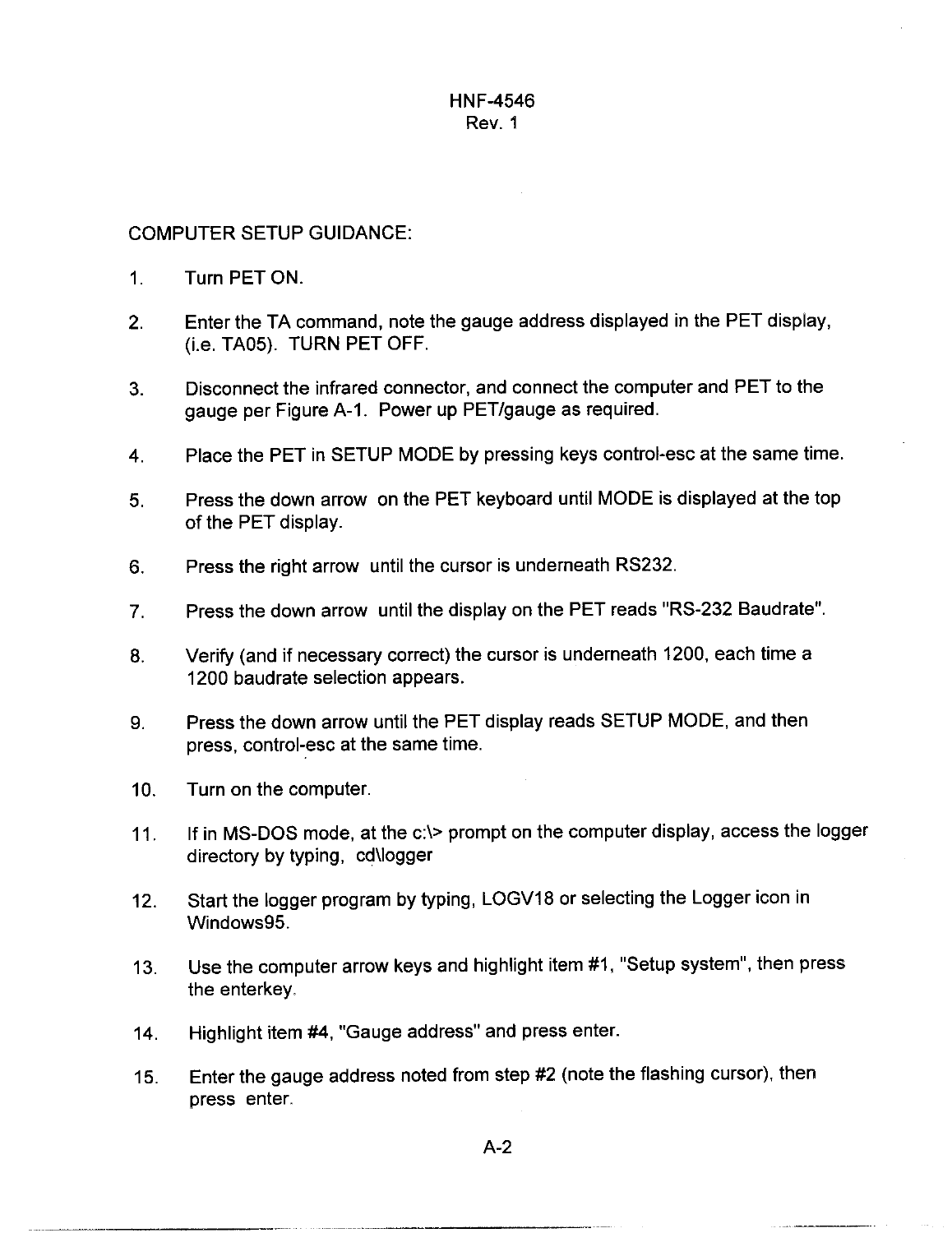16. Verify that the other parameters shown in the "SETUP MENU" display match the parameters shown below. If the parameters don't match, change them using the procedure in steps 14 and 15.

u.

| 1) RS232C port & Baudrate                    | (port 1 @ 1200 Baud.) |
|----------------------------------------------|-----------------------|
| 2) Add header to every file                  | (N)                   |
| 3) Ciu address                               | 0.                    |
| *4) Gauge Address                            | (XX)                  |
| 5) Max: number of records in file LOGV17.CYC | (100)                 |
| 6) Name cyclusfile                           | (LOGV17.CYC)          |
| 7) Max. number of retries per CIU request    | (3)                   |
| 8) Timeout CIU                               | $(.9$ sec.)           |
| 9) Turn_around delay                         | $(0$ sec.)            |
| A) ITEM directory                            | (C:\LOGGER\ITEMS\)    |
| B) CYC_file directory                        | *(C:\LOGGER\CYC\)     |
| $C$ ) LOG_file directory                     | (C:\LOGGER\LOG\)      |
| D) file_to_Field_file directory              | (C:\LOGGER\FTF\)      |
| E) Library directory                         | (C:\LOGGER\LIB\)      |
| F ) RAM disk                                 | $\omega$              |
| G) Return to main menu                       |                       |

- 17. Highlight item #G, "Return to main menu", press enter key.
- 18. A prompt will ask, "Save new setup on disk (y,n)?, type, y for a yes response
- 19. Highlight item #2, "Send items", press enter key.
- 20. Return to section 2.1.7.

**SETUP MENU** 

#### .CHANGING LEVEL DIMENSIONS:

- 1. < ESC> from LOGGER'S "MAIN MENU", enter the "SPECIAL MENU".
- **2.** Enter the "CHANGE DIMENSIONS" menu.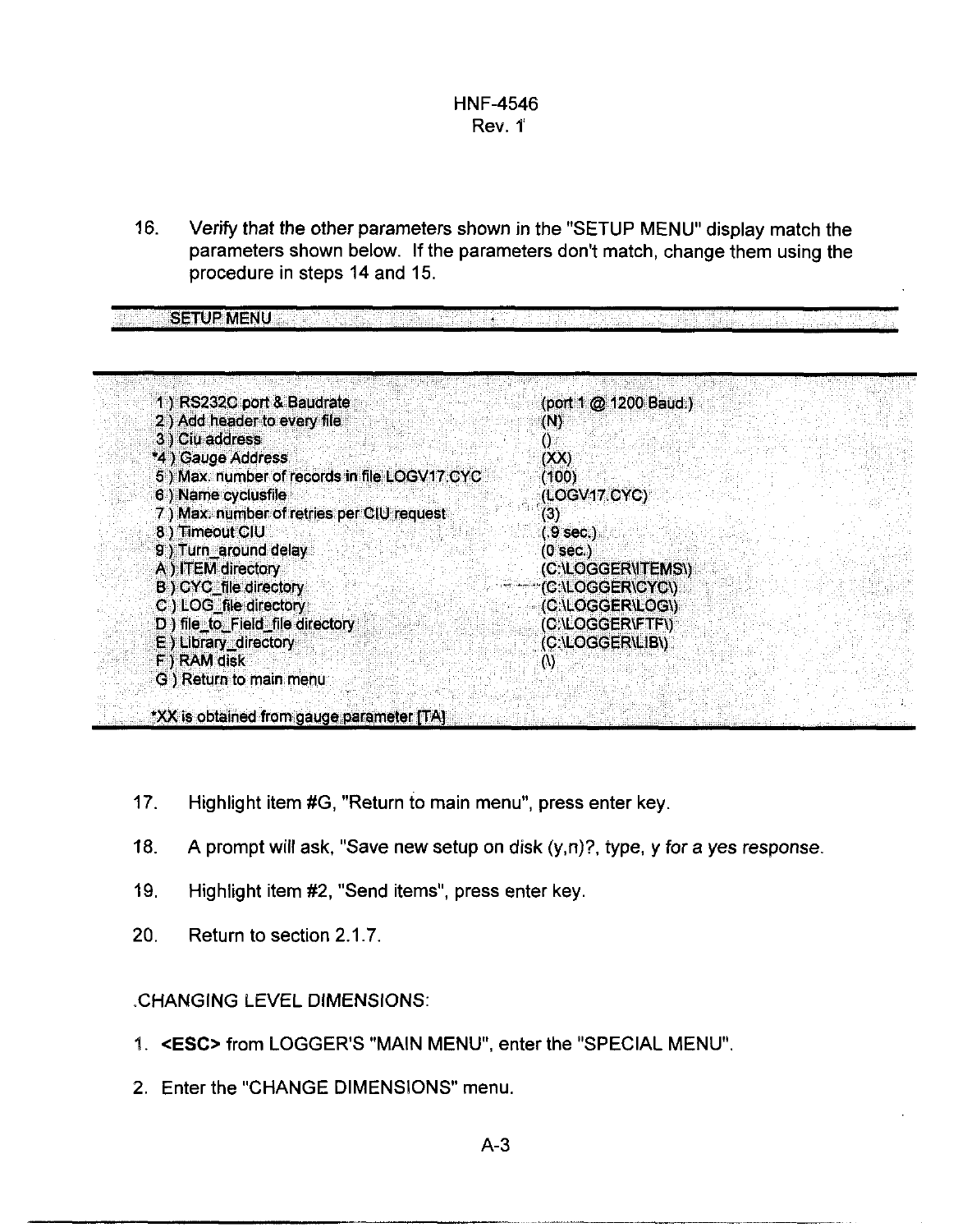- 3. Enter the gauge's "TRANSMISSION ADDRESS" (TA)
- **4.** Enter "1) LEVEL DIMENSION **(XXXXXX)"**
- 5. Enter "TO INCHES"
- **6.** Return to the "MAIN MENU"
- 7. Return to "SEND ITEMS

LOGGING GAUGE DATA ONTO COMPUTER:

- 1. From LOGGERS "MAIN MENU", enter the "SPECIAL MENU".
- 2. Enter "1) GAUGE LOGGING ON DISK'.
- 3. Enter the gauge's "TRANSMISSION ADDRESS" (TA).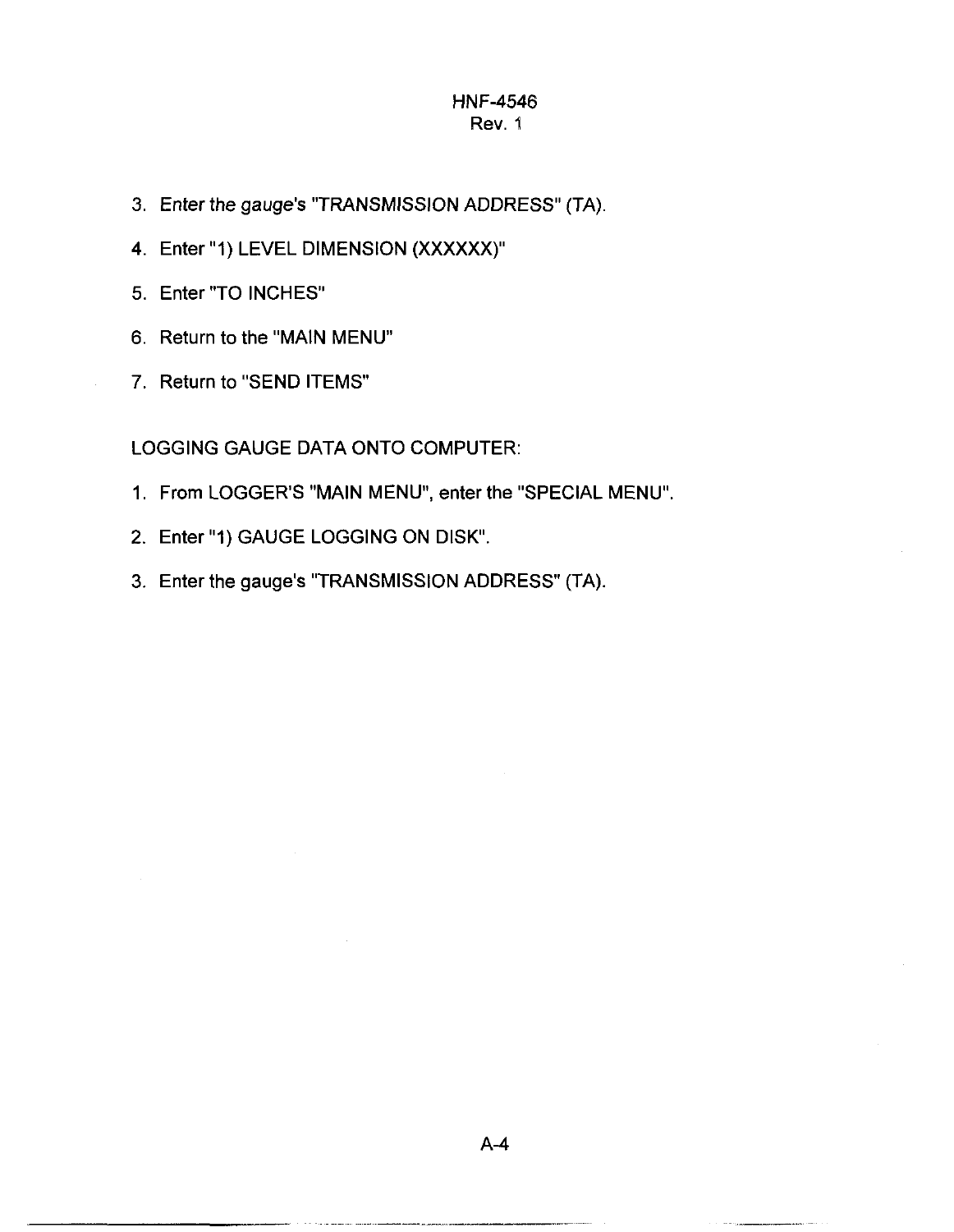## **APPENDIX B**

Drum Bearing Removal/Conditioning

 $B-1$